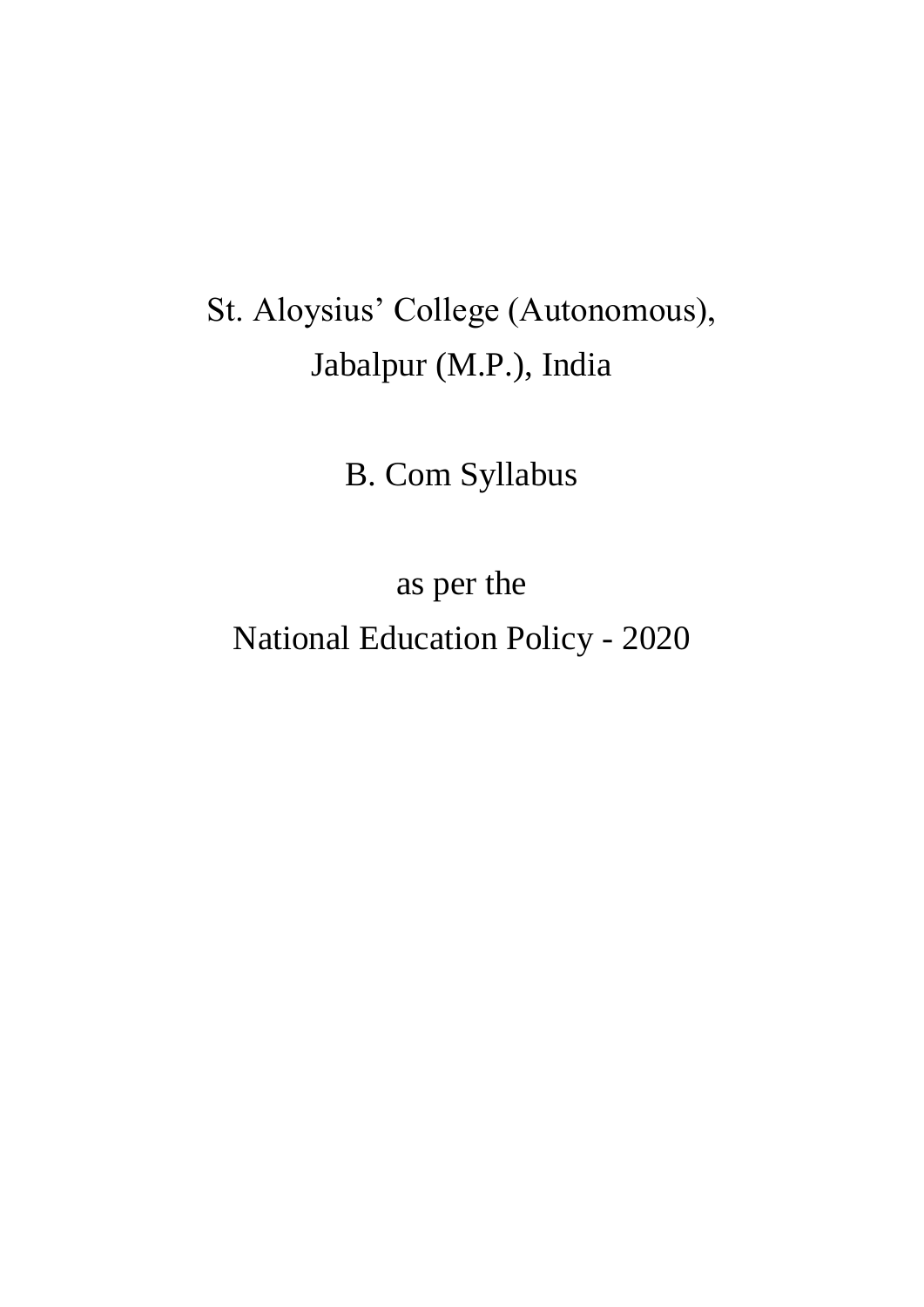#### **Year Wise Structure of Faculty of Commerce UG (B.Com.)**

| Major<br>(6 Credits Each)           |                                                                                    | <b>Minor</b><br>(6)<br>Credits)                      | <b>General Elective</b><br>Course (6 credits)<br>(Any One)                                                                                                                                                        | <b>Vocational Course</b><br>(6 credits) (Any One)                                                                                                                                                                                                                                                                                                                                                                                                                                                                                                                                                                                                                                  |               | After<br><b>Completion</b> (Minimum<br>Credits)<br>(Max. Duration) |
|-------------------------------------|------------------------------------------------------------------------------------|------------------------------------------------------|-------------------------------------------------------------------------------------------------------------------------------------------------------------------------------------------------------------------|------------------------------------------------------------------------------------------------------------------------------------------------------------------------------------------------------------------------------------------------------------------------------------------------------------------------------------------------------------------------------------------------------------------------------------------------------------------------------------------------------------------------------------------------------------------------------------------------------------------------------------------------------------------------------------|---------------|--------------------------------------------------------------------|
| Year                                | <b>Own Faculty</b>                                                                 | <b>Own Faculty</b>                                   | <b>Own Faculty</b>                                                                                                                                                                                                | <b>All Faculty</b>                                                                                                                                                                                                                                                                                                                                                                                                                                                                                                                                                                                                                                                                 | <b>Total</b>  |                                                                    |
| B<br>Com<br>1 <sup>st</sup><br>year | 1. Financial<br><b>Accounting</b><br>2. Business<br><b>Regulatory</b><br>Framework | <b>Business</b><br>Organization and<br>Communication | 1. Business<br>Economics<br><b>Business</b><br>2.<br>Mathematics<br>3. Banking<br>Institution in<br>India<br>4. Advertisement<br><b>Sales</b><br>promotion and<br>Management<br>5. Data<br>Processing<br>Software | 1. Medical plants<br>2. Nutrition and<br>dietetics<br>3. Export Import<br>Management.<br>4.E-Accounting and<br><b>Taxation with GST</b><br><b>5. Finance Service and</b><br><b>Insurance</b><br>6.Retail Management<br>7. Digital Management<br>8. Digital Marketing<br>9. Salesmanship<br>10.<br><b>Accounting and</b><br><b>Tally</b><br>Electrical<br>11.<br>Technology<br>Food<br>12.<br>Preservation and<br>Processing<br>Horticulture<br>13.<br>14.<br><b>Office</b><br><b>Procedure and</b><br><b>Practices</b><br>15.<br>Personality<br>Development<br>Vermicomposting<br>16.<br>Medical<br>17.<br>Diagnostics<br>Desktop<br>18.<br>Publishing DTP<br>Web Designing<br>19. | 30<br>credits | Certificate in<br>Commerce                                         |
|                                     |                                                                                    |                                                      | <b>General Elective</b><br>Course (6 credits)<br>(Any One)                                                                                                                                                        |                                                                                                                                                                                                                                                                                                                                                                                                                                                                                                                                                                                                                                                                                    |               |                                                                    |
|                                     |                                                                                    |                                                      | (Other Faculty)                                                                                                                                                                                                   |                                                                                                                                                                                                                                                                                                                                                                                                                                                                                                                                                                                                                                                                                    |               |                                                                    |
|                                     |                                                                                    |                                                      | <b>Basics</b> of<br>1.<br><b>Business</b><br><b>Studies</b><br>Fundamental<br>2.<br>of Accounting<br>Money and<br>3.<br><b>Banking</b>                                                                            |                                                                                                                                                                                                                                                                                                                                                                                                                                                                                                                                                                                                                                                                                    |               |                                                                    |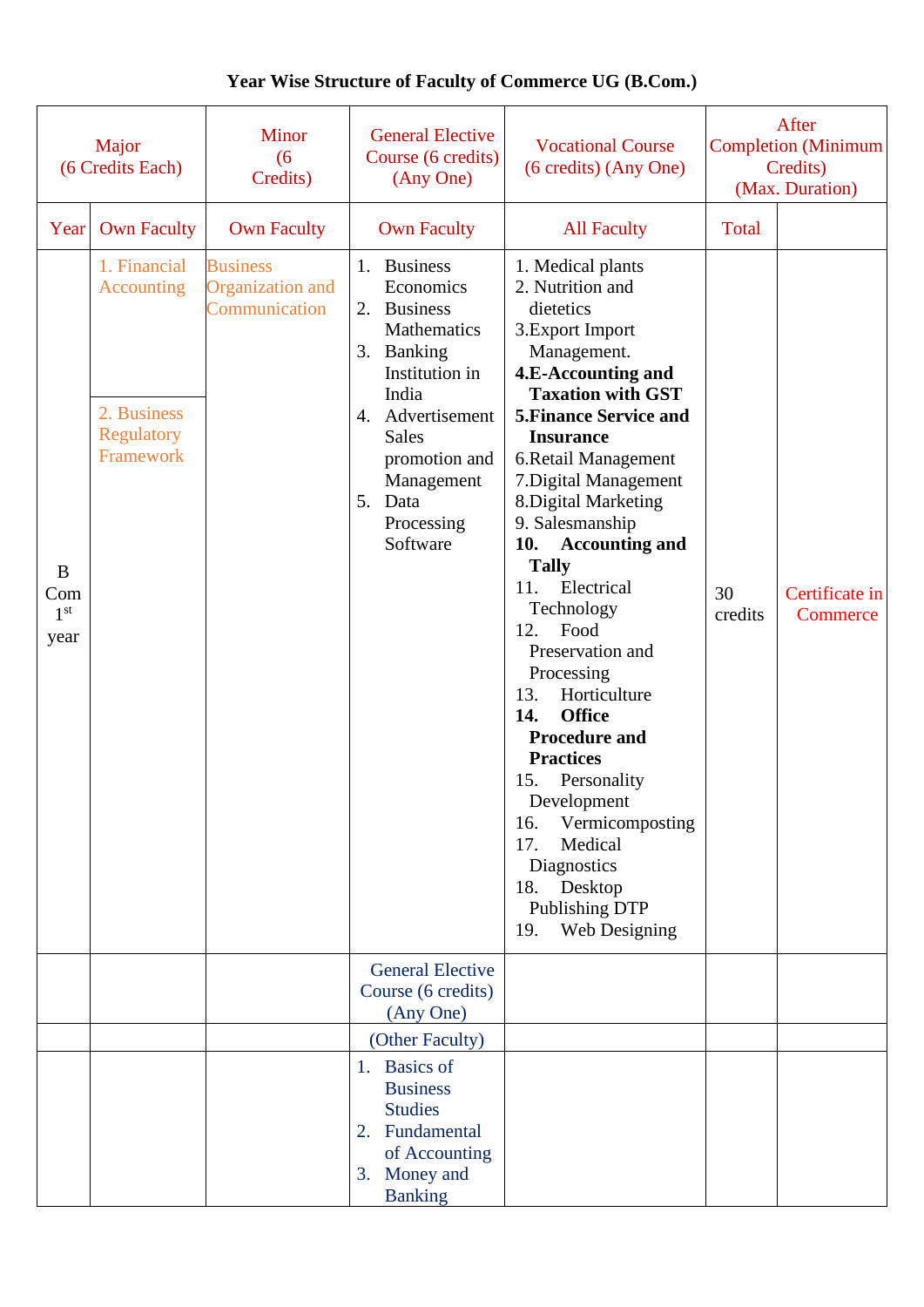|  | 4. Business<br>Organisation<br>and<br>Management<br>5. Banking<br>Institutions in<br>India |  |  |
|--|--------------------------------------------------------------------------------------------|--|--|
|  | Other                                                                                      |  |  |
|  | 1. NCC                                                                                     |  |  |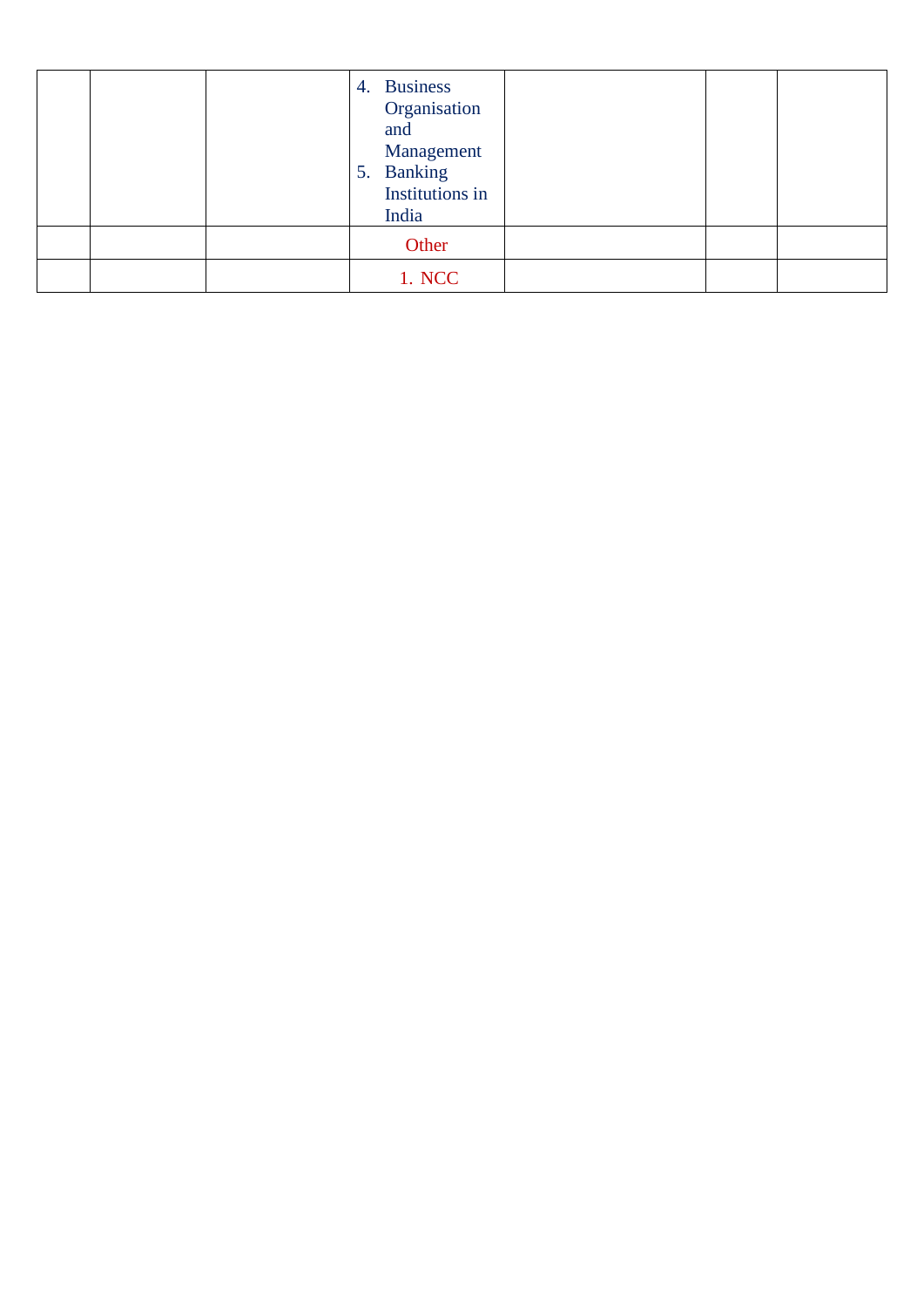#### **MAJOR PAPERS**

1.Financial Accounting

2.Business Regulatory Framework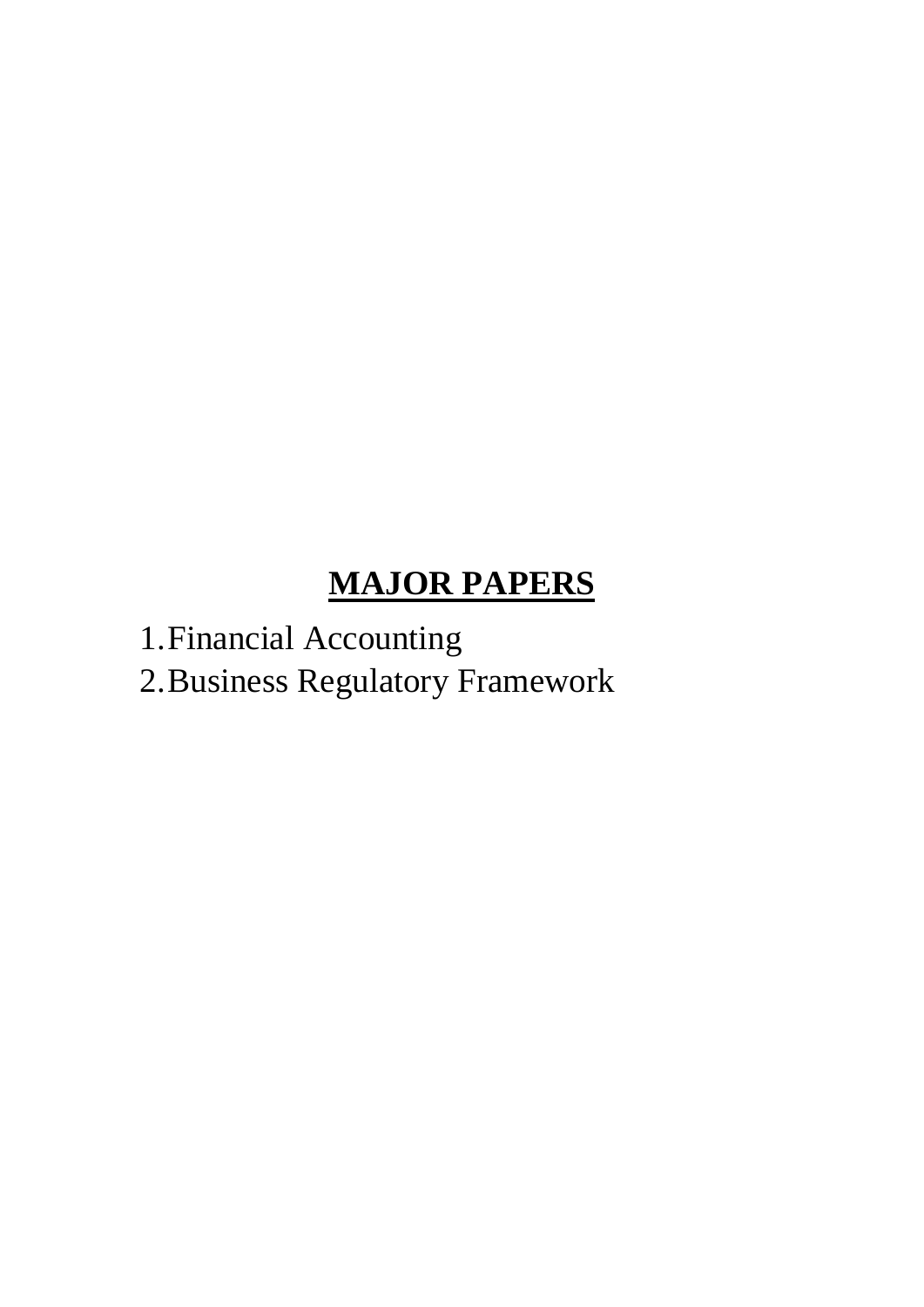| St. Aloysius' College (Autonomous), Jabalpur                                                                                  |                                                                                                                                                                                                                                                                                                                                                                                                                                                                                                                                                                                                                                                                                                                                                                                                                                                                                                                                                                                                                                                                                                                                                                                                                                                                                                         |                                                              |                                 |                                        |  |  |
|-------------------------------------------------------------------------------------------------------------------------------|---------------------------------------------------------------------------------------------------------------------------------------------------------------------------------------------------------------------------------------------------------------------------------------------------------------------------------------------------------------------------------------------------------------------------------------------------------------------------------------------------------------------------------------------------------------------------------------------------------------------------------------------------------------------------------------------------------------------------------------------------------------------------------------------------------------------------------------------------------------------------------------------------------------------------------------------------------------------------------------------------------------------------------------------------------------------------------------------------------------------------------------------------------------------------------------------------------------------------------------------------------------------------------------------------------|--------------------------------------------------------------|---------------------------------|----------------------------------------|--|--|
|                                                                                                                               | <b>Part A Introduction</b><br>भाग अ – परिचय                                                                                                                                                                                                                                                                                                                                                                                                                                                                                                                                                                                                                                                                                                                                                                                                                                                                                                                                                                                                                                                                                                                                                                                                                                                             |                                                              |                                 |                                        |  |  |
|                                                                                                                               | <b>Programme: Certificate</b><br>कार्यक्रम : प्रमाण पत्र                                                                                                                                                                                                                                                                                                                                                                                                                                                                                                                                                                                                                                                                                                                                                                                                                                                                                                                                                                                                                                                                                                                                                                                                                                                | <b>Class: B.Com</b><br>कक्षा : बी. कॉम                       | <b>Ist Year</b><br>वर्ष : प्रथम | session $2021-22$<br>सत्र: $2021 - 22$ |  |  |
|                                                                                                                               | <b>Subject: Financial Accounting</b><br>विषय : वित्तीय लेखांकन                                                                                                                                                                                                                                                                                                                                                                                                                                                                                                                                                                                                                                                                                                                                                                                                                                                                                                                                                                                                                                                                                                                                                                                                                                          |                                                              |                                 |                                        |  |  |
| 1                                                                                                                             | Course Code<br>पाठ्यक्रम का कोड                                                                                                                                                                                                                                                                                                                                                                                                                                                                                                                                                                                                                                                                                                                                                                                                                                                                                                                                                                                                                                                                                                                                                                                                                                                                         |                                                              |                                 |                                        |  |  |
| $\overline{2}$                                                                                                                | Course Title<br>पाठ्यक्रम शीर्षक                                                                                                                                                                                                                                                                                                                                                                                                                                                                                                                                                                                                                                                                                                                                                                                                                                                                                                                                                                                                                                                                                                                                                                                                                                                                        | <b>Financial Accounting</b><br>वित्तीय लेखांकन (प्रश्न पत्र) |                                 |                                        |  |  |
| 3                                                                                                                             | Course Type<br>पाठ्यक्रम का प्रकार                                                                                                                                                                                                                                                                                                                                                                                                                                                                                                                                                                                                                                                                                                                                                                                                                                                                                                                                                                                                                                                                                                                                                                                                                                                                      | Core<br>कोर                                                  |                                 |                                        |  |  |
| $\overline{4}$                                                                                                                | Pre-requisite<br>पूर्वापेक्षा (यदि कोई हो)                                                                                                                                                                                                                                                                                                                                                                                                                                                                                                                                                                                                                                                                                                                                                                                                                                                                                                                                                                                                                                                                                                                                                                                                                                                              | Not required                                                 |                                 |                                        |  |  |
| 5                                                                                                                             | सभी के लिए उपलब्ध (Open For all)<br>Successful completion of this course, the student will be able to:<br>इस पाठ्यक्रम को सफलतापूर्वक पूरा करने पर छात्र निम्न में सक्षम होगाः<br><b>Course Learning</b><br>Outcomes<br>Aquire conceptual knowledge of basics of accounting<br>पाठ्यक्रम अध्ययन की<br>(लेखांकन की मूल बातों का वैचारिक ज्ञान प्राप्त करना)<br>परिलब्धियां (कोर्स लर्निग<br>Identify events that need to be recorded in the accounting<br>$\bullet$<br>आउटकम $)$ ( $CLO$ )<br>records (उन घटनाओं की पहचान करें जिन्हें लेखांकन रिकॉर्ड में दर्ज करने की<br>आवष्यकता है।)<br>Develop the skill of recording financial transactions and<br>$\bullet$<br>preparation of reports in accordance with GAAP (GAAP के<br>अनुसार वित्तीय लेनदेन रिकॉर् करने पर और रिपोर्ट तैयार करने का कौशल<br>विकसित करना।)<br>Describe the role of accounting information and its<br>Limitations (लेखाकंन जानकारी की भूमिका और इसकी सीमाओं का वर्णन<br>करें।)<br>Equip with the knowledge of accounting process and<br>٠<br>preparation off in a accounts of sole trader (एकमात्र व्यापारी के<br>लेखा प्रक्रिया और अंतिम खातों की तैयारी के ज्ञान से लैस)<br>Recognize circumstances providing for increased exposure to<br>$\bullet$<br>errors and frauds (त्रुटियों और धोखाधड़ी के बढ़ते जोखिम के लिए प्रदान |                                                              |                                 |                                        |  |  |
| 6                                                                                                                             | Credit Value<br>क्रेडिट मान                                                                                                                                                                                                                                                                                                                                                                                                                                                                                                                                                                                                                                                                                                                                                                                                                                                                                                                                                                                                                                                                                                                                                                                                                                                                             | 6                                                            |                                 |                                        |  |  |
| 7                                                                                                                             | <b>Total Marks</b><br>कुल अंक                                                                                                                                                                                                                                                                                                                                                                                                                                                                                                                                                                                                                                                                                                                                                                                                                                                                                                                                                                                                                                                                                                                                                                                                                                                                           | $Max$ Marks अधिकतम अंक : $30+70$                             |                                 |                                        |  |  |
| <b>Part B: Content of the Course</b><br>भाग व पाठ्यक्रम की विषय वस्त्                                                         |                                                                                                                                                                                                                                                                                                                                                                                                                                                                                                                                                                                                                                                                                                                                                                                                                                                                                                                                                                                                                                                                                                                                                                                                                                                                                                         |                                                              |                                 |                                        |  |  |
| Total No. of Lectures(in hours per week)-3, Total Lectures: 90<br>व्याख्यान की कुल संख्या $90$ (प्रति सप्ताह घंटे में): $L:3$ |                                                                                                                                                                                                                                                                                                                                                                                                                                                                                                                                                                                                                                                                                                                                                                                                                                                                                                                                                                                                                                                                                                                                                                                                                                                                                                         |                                                              |                                 |                                        |  |  |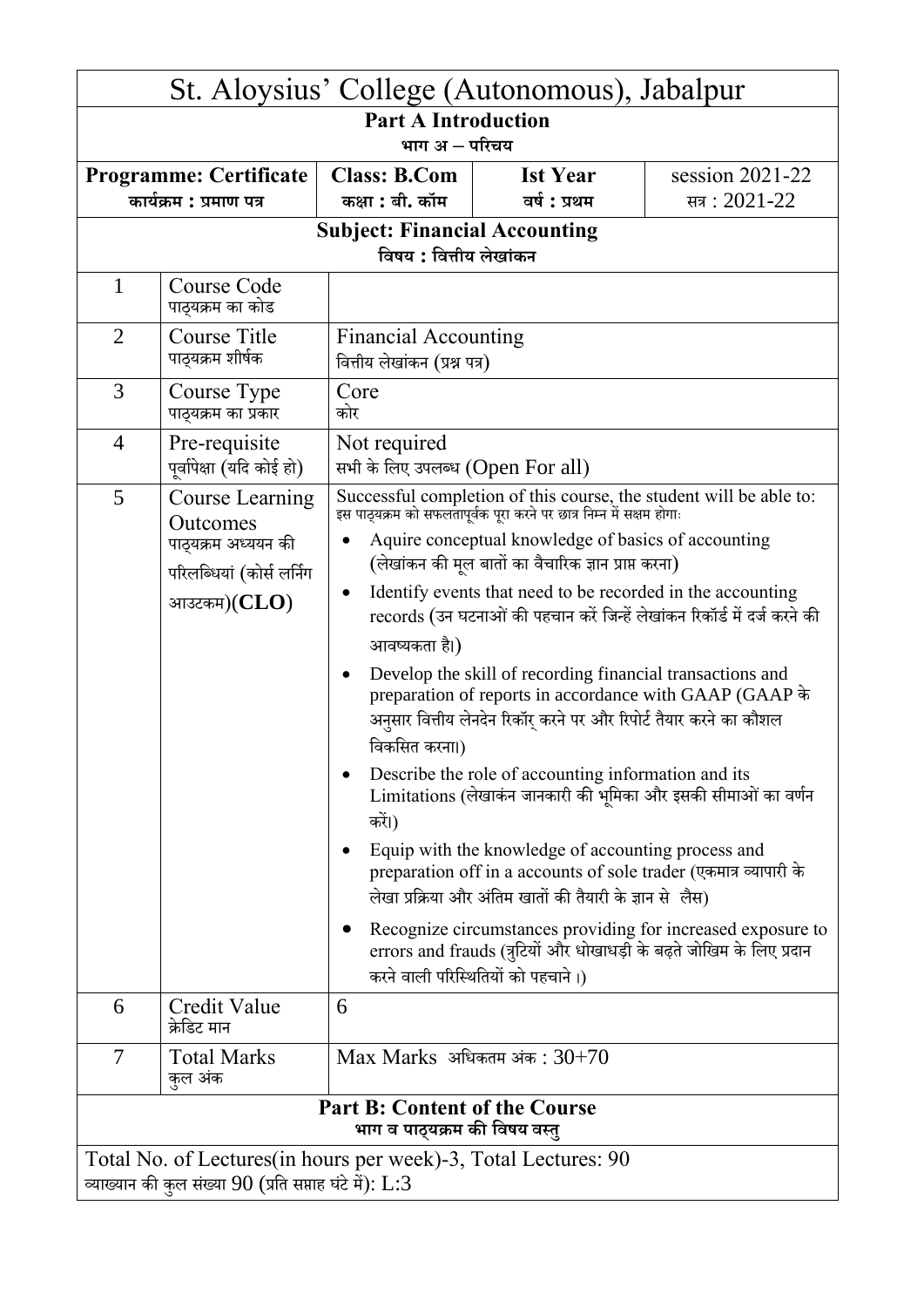| Unit<br>इकाई                                                                                                                                                 |                                                                                                                                                                                                                                                                                                                                                                   | Topic/ विषय                       | No. of Lectures<br>व्याख्यान की संख्या |  |  |
|--------------------------------------------------------------------------------------------------------------------------------------------------------------|-------------------------------------------------------------------------------------------------------------------------------------------------------------------------------------------------------------------------------------------------------------------------------------------------------------------------------------------------------------------|-----------------------------------|----------------------------------------|--|--|
| 1                                                                                                                                                            | Accounts: - Indian History, Definition, Objectives, Basic<br>Concept and Principals of Double Entry System Journal Entry,<br>Ledger, Subsidiary books, Trial Balance. Introduction of Indian<br>Accounting Standard Final Accounts.<br>लेखांकन: भारतीय इतिहास परिभाषा, उद्देश्य, मूल अवधारणाएवंदोहरा प्रविष्टि प्रणालीके                                          | 15                                |                                        |  |  |
|                                                                                                                                                              | सिद्धांत जर्नल प्रविष्टि, खाते, सहायक पुस्तकें, तलपट भारतीय लेखा मानकों के<br>परिचयका विस्तृत अध्ययन समायोजन के साथ अंतिम खाता तैयार करना                                                                                                                                                                                                                         |                                   |                                        |  |  |
| $\overline{2}$                                                                                                                                               | Accounting for Depreciation (Accounting to Accounting Standard<br>$-6$ ), Branch Account<br>मूल्य ह्रास के लिए लेखांकन (लेखा मानक 6 के अनुसार), शाखा लेखे,                                                                                                                                                                                                        |                                   | 15                                     |  |  |
| 3                                                                                                                                                            | Royalty Accounts, Departmental Accounts<br>अधिकार शुल्क खाते, विभागीय लेखे                                                                                                                                                                                                                                                                                        |                                   | 15                                     |  |  |
| 4                                                                                                                                                            | Accounting of Non-Profit Organization, Investment Account<br><b>Consignment Accounts</b><br>गैर लाभकारी संस्थाओं के लेखे प्रेषण खाते, विनियोग लेखे                                                                                                                                                                                                                | 15                                |                                        |  |  |
| 5                                                                                                                                                            | Partnership Accounts: - Dissolution of Partnership (with<br>Insolvency), Amalgamation of Partnership Firms, Conversion of<br>Partnership firm in to joint stock company<br>साझेदारी खाते साझेदारी का विघटन दिवालिया सहित, साझेदारी फर्मों का एकीकरण                                                                                                               | 15                                |                                        |  |  |
|                                                                                                                                                              | सीमित दायित्व साझेदारी का लेखांकन, फर्म का संयुक्त स्कंध प्रमंडल में परिवर्तन                                                                                                                                                                                                                                                                                     |                                   |                                        |  |  |
| 6                                                                                                                                                            | Computerized Accounts by using any popular accounting software<br>creating a company, configure and feature setting, creating<br>accounting leaders and groups, creating stock items and groups,<br>vouchers entry (with maintenance of vouchers), generating report –<br>cash book, ledger accounts, trial balance, profit and loss account<br>and balance sheet |                                   | 15                                     |  |  |
|                                                                                                                                                              | कम्प्यूटरीकृत खाते :किसी भी लोकप्रिय लेखा सॉफ्टवेयर का उपयोग करके एक कंपनी                                                                                                                                                                                                                                                                                        |                                   |                                        |  |  |
|                                                                                                                                                              | बनाना, विन्यास करना और सुविधाओं को सेट करना, लेखांकन बहीखाता और समूह                                                                                                                                                                                                                                                                                              |                                   |                                        |  |  |
|                                                                                                                                                              | बनाना, स्टॉक मुदऔर समूह बनाना, वाउचर प्रविष्टि (प्रमाणको का रखरखाव के साथ),<br>रिपोर्ट तैयार करना- कैश बुक, खाता बही खाता, परीक्षण शेष, लाभ और हानि खाता और<br>बैलेंस शीट                                                                                                                                                                                         |                                   |                                        |  |  |
|                                                                                                                                                              | Keywords/ Tags: financial A/c, Depreciation, Accounting Standard, Branch A/c, Royalty A/c,<br>Partnership A/c Computerized Accounts.                                                                                                                                                                                                                              |                                   |                                        |  |  |
| सार बिंदु (कीवर्ड) / टैग: वित्तीय खाता, मूल्यहास, लेखा मानक, शाखा खाता, रॉयल्टी खाता, साझेदारी खाता, कम्प्यूटरीकृत खाते।<br><b>Part C Learning Resources</b> |                                                                                                                                                                                                                                                                                                                                                                   |                                   |                                        |  |  |
| भाग स-अनुशंसित अध्ययन संसाधन                                                                                                                                 |                                                                                                                                                                                                                                                                                                                                                                   |                                   |                                        |  |  |
| Text Books, Reference Books & Other resources<br>पाठ्य पुस्तकें, संदर्भ पुस्तकें, अन्य संसाधन                                                                |                                                                                                                                                                                                                                                                                                                                                                   |                                   |                                        |  |  |
| S.No.<br>स. क्र.                                                                                                                                             | Author<br>लेखक                                                                                                                                                                                                                                                                                                                                                    | Name of the book<br>पुस्तक का नाम | Publisher<br>प्रकाशक                   |  |  |
| $\mathbf{1}$                                                                                                                                                 | मध्यप्रदेश हिन्दी ग्रंथ अकादमी, भोपाल की पुस्तक।                                                                                                                                                                                                                                                                                                                  |                                   |                                        |  |  |
| 2                                                                                                                                                            | शारदा गंगवार और एच.एन. मिश्रा                                                                                                                                                                                                                                                                                                                                     | वित्तीय लेखांकन का<br>परिचय       | हिमालया नागपुर                         |  |  |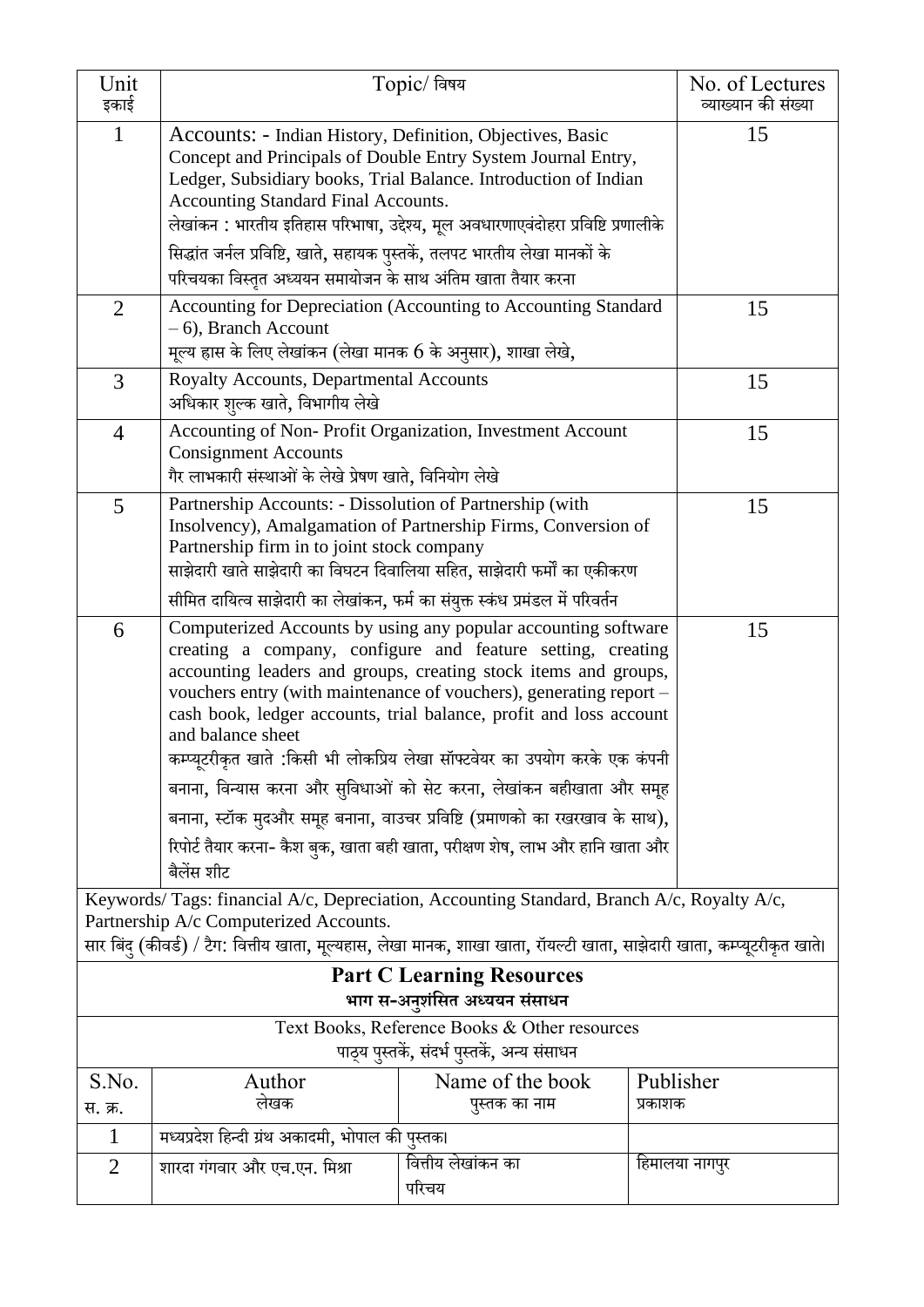| 3                                      | S.M.Shukla<br>शुक्ल डॉ. एस. एम्.                                                                                                                                                                                                                                                                                                                                                                                                                                                                                                                                 | <b>Financial Accounting</b><br>वित्तीय लेखांकन                                                                                  | Sahitya Bhawan Agra<br>साहित्य भवन पब्लिकेशन आगरा                                                         |  |  |  |
|----------------------------------------|------------------------------------------------------------------------------------------------------------------------------------------------------------------------------------------------------------------------------------------------------------------------------------------------------------------------------------------------------------------------------------------------------------------------------------------------------------------------------------------------------------------------------------------------------------------|---------------------------------------------------------------------------------------------------------------------------------|-----------------------------------------------------------------------------------------------------------|--|--|--|
| $\overline{4}$                         | <b>Agrawal Dr Mahesh</b><br>अग्रवाल डॉमहेश-                                                                                                                                                                                                                                                                                                                                                                                                                                                                                                                      | <b>Financial Accounting</b><br>वित्तीय लेखांकन                                                                                  | Ram prasad and sons,<br>Bhopal<br>रामप्रसाद एंड संस भोपाल                                                 |  |  |  |
| 5                                      | मेहता डॉ. संजय ब्रह्मभट्ट                                                                                                                                                                                                                                                                                                                                                                                                                                                                                                                                        | वित्तीय लेखांकन                                                                                                                 | देवी अहिल्या प्रकाशन                                                                                      |  |  |  |
| 6                                      | Gupta R.L. and Radhaswamy<br>M                                                                                                                                                                                                                                                                                                                                                                                                                                                                                                                                   | <b>Advance Accounting</b>                                                                                                       | S Chand & Sons New<br>Delhi                                                                               |  |  |  |
| $\overline{7}$                         | Shukla & Grewal                                                                                                                                                                                                                                                                                                                                                                                                                                                                                                                                                  | <b>Financial Accounting</b>                                                                                                     | S Chand & Sons New<br>Delhi                                                                               |  |  |  |
| 8                                      | Maheshwari S.N.                                                                                                                                                                                                                                                                                                                                                                                                                                                                                                                                                  | An Introduction to<br>Accountancy                                                                                               | Vikas publication New<br>Delhi                                                                            |  |  |  |
| 9                                      | Dr Ramesh Mangal                                                                                                                                                                                                                                                                                                                                                                                                                                                                                                                                                 | <b>Financial Accounting</b>                                                                                                     | Satish Printers and<br>Publishers Indore                                                                  |  |  |  |
| 10                                     |                                                                                                                                                                                                                                                                                                                                                                                                                                                                                                                                                                  | Books published by Madhya Pradesh Hindi Granth Academy<br>मध्यप्रदेश हिंदी ग्रन्थ अकादमी द्वारा प्रकाशित इस विषय की पुस्तके     |                                                                                                           |  |  |  |
| 1.<br>2.<br>3.<br>4.<br>5.             | Suggestive digital Platforms, Web Links<br>अनुशासित डिजिटल प्लेटफॉर्म वेब लिंक<br>http://www.ddegiust.ac.in/studymaterial/mba/cp-104.pdf<br>http://www.ddegiust.ac.in/studymaterial/bba/bba-104.pdf<br>https://deepanacemy.com/pdf/cma/foundation/fundamentals-of-accounting.pdf<br>https://www.academia.edu/38623012/FinancialAccountingIFRSEdition2ethejerryjweygandt<br>https://web.ung.edu/media/university-press/Principles-of-Financial-<br>Accounting.pdf?t=154240845385<br><b>Part D-Assessment and Evaluation</b><br>भाग द - अनुशंसित मूल्यांकन विधियां |                                                                                                                                 |                                                                                                           |  |  |  |
|                                        | <b>Suggested Continuous Evaluation Methods</b><br>Maximum Marks:100<br>Continuous Comprehensive Evaluation (CCE): 30 Marks<br>University Exam (UE) 70 Marks                                                                                                                                                                                                                                                                                                                                                                                                      |                                                                                                                                 |                                                                                                           |  |  |  |
| <b>Continuous</b><br><b>Evaluation</b> | Comprehensive<br>आंतरिक मूल्यांकन : सतत<br>व्यापक मूल्यांकन(CCE): 30                                                                                                                                                                                                                                                                                                                                                                                                                                                                                             | Class test<br>Assignment/Case Study/ Presentation                                                                               | 15 marks<br>15 marks<br>Total: 30                                                                         |  |  |  |
|                                        | <b>External Assessment:</b><br><b>University Exam Section: 70</b><br>Time:3:00 Hours<br>आकलन: विश्वविद्यालय परीक्षा :<br>समय 03.00 घंटे                                                                                                                                                                                                                                                                                                                                                                                                                          | <b>Section A: Five Very Short</b><br>Questions<br><b>Section B: Six Short Questions</b><br><b>Section C: Six Long Questions</b> | $05 \times 02 = 10$ marks<br>$06 \times 03 = 18$ marks<br>$06 \times 07 = 42$ marks<br>$Total - 70 marks$ |  |  |  |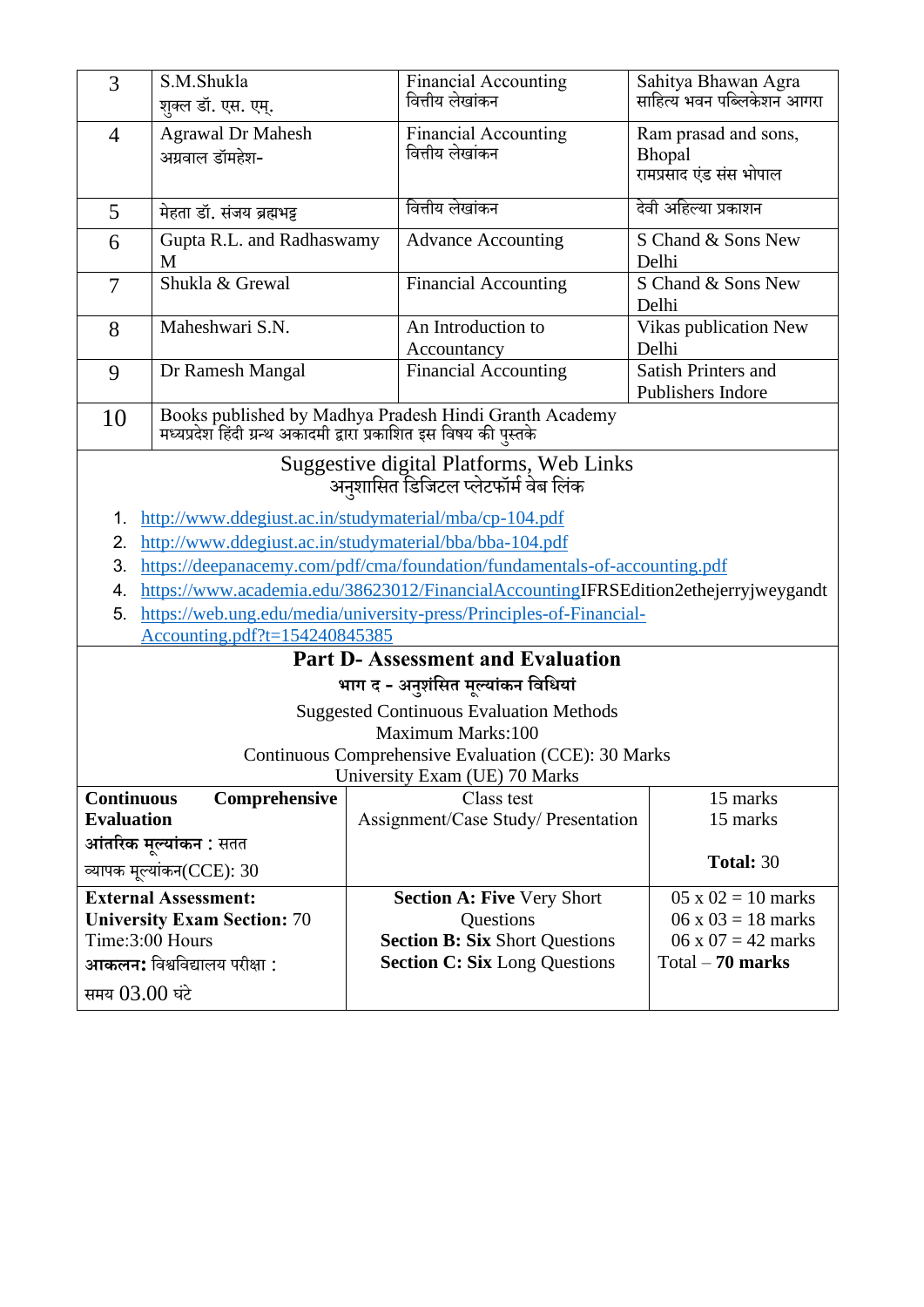| St. Aloysius' College (Autonomous), Jabalpur |                                |                                                                                                                           |  |  |
|----------------------------------------------|--------------------------------|---------------------------------------------------------------------------------------------------------------------------|--|--|
| <b>Part A - Introduction</b>                 |                                |                                                                                                                           |  |  |
|                                              | <b>Session:</b>                | 2021-22                                                                                                                   |  |  |
|                                              | Subject/ विषय:                 | Commerce / कॉमर्स                                                                                                         |  |  |
|                                              | Programme/कार्यक्रम:           | Certificate / सर्टिफिकेट                                                                                                  |  |  |
|                                              | Class/कक्षा:                   | B. Com 1st year / बी. कॉम                                                                                                 |  |  |
|                                              | Course Code/ पाठ्यक्रम कोड:    | C1-COMA2T                                                                                                                 |  |  |
|                                              | Course Type/ पाठ्यक्रम का      | <b>CORE</b>                                                                                                               |  |  |
|                                              | प्रकार:                        |                                                                                                                           |  |  |
|                                              | Course Title/पाठ्यक्रम का      | <b>Business Regulatory Framework</b>                                                                                      |  |  |
|                                              | शीर्षक:                        |                                                                                                                           |  |  |
|                                              | Pre - requisite/ पूर्वापेक्षा: | Not required (Open For all)                                                                                               |  |  |
|                                              | <b>Course Learning</b>         | The outcome of this course is to provide the students with the                                                            |  |  |
|                                              | Outcome/ पाठ्यक्रम अध्ययन की   | practical legal knowledge of general business law issues. To                                                              |  |  |
|                                              | परिलब्धियां:                   | understand the essentials of a valid contract, the Laws of the Act,                                                       |  |  |
|                                              |                                | Consideration and the Various remedies for breach of a Contract.                                                          |  |  |
|                                              |                                | To explain the various Laws with regard to the indemnity,<br>guarantee bailment and modes of agency creation. To acquaint |  |  |
|                                              |                                | students with law relating to Negotiable instruments act and to                                                           |  |  |
|                                              |                                | provide knowledge of various provisions of FEMA 2000. To                                                                  |  |  |
|                                              |                                | Familiarize the Students with the Various laws with regard to the                                                         |  |  |
|                                              |                                | Consumer Protection in India and the Functions of the various                                                             |  |  |
|                                              |                                | Consumer Forums and to Understand the Meaning and the Various                                                             |  |  |
|                                              |                                | Legislations with Regards to the partnership act and limited liability<br>partnership act                                 |  |  |
|                                              | Credit Value/ क्रेडिटमान:      | 6 credits                                                                                                                 |  |  |
|                                              | Total Marks/ कुलअंक:           | Max. Marks: $30$ (internal) + 70 (external)                                                                               |  |  |
|                                              |                                |                                                                                                                           |  |  |
|                                              |                                | <b>Part B – Course Content</b>                                                                                            |  |  |
| Unit 1                                       |                                |                                                                                                                           |  |  |
|                                              |                                | 1. Historical Background of Mercantile Law in Indian -<br><b>Scope and Characteristics</b>                                |  |  |
|                                              |                                | 2. Indian Contracts Act 1872- General Laws                                                                                |  |  |
|                                              |                                | Definition and Nature of contract, Agreement: Offer and Acceptance                                                        |  |  |
|                                              |                                | <b>Consideration, Capacities of parties to contract</b>                                                                   |  |  |
|                                              |                                | Free consent, Expressly declared void agreements.                                                                         |  |  |
| इकाई 1                                       |                                | भारत देश में व्यावसायिक सन्नियम की एतिहासिक पृष्ठभूमि $-$                                                                 |  |  |
| क्षेत्र, विशेषताएं                           |                                |                                                                                                                           |  |  |
|                                              |                                | भारतीय अनुबंध अधिनियम1872 – सामान्य नियम                                                                                  |  |  |
|                                              |                                | परिभाषाएं, अनुबंध की प्रकृति, ठहराव- प्रस्ताव एवं स्वीकृति                                                                |  |  |
|                                              |                                | ● प्रतिफल, पक्षकारों में अनुबंध करने की क्षमता                                                                            |  |  |
|                                              |                                | स्वतंत्र सहमति, स्पष्ट रूप से व्यर्थ घोषित ठहराव                                                                          |  |  |
| Unit 2                                       |                                | 1. Performance and Breach of contract                                                                                     |  |  |
|                                              |                                | 2. Contract Relating to Indemnity and Guarantee                                                                           |  |  |
|                                              | 3. Bailment and Pledge         |                                                                                                                           |  |  |
|                                              | 4. Agency                      |                                                                                                                           |  |  |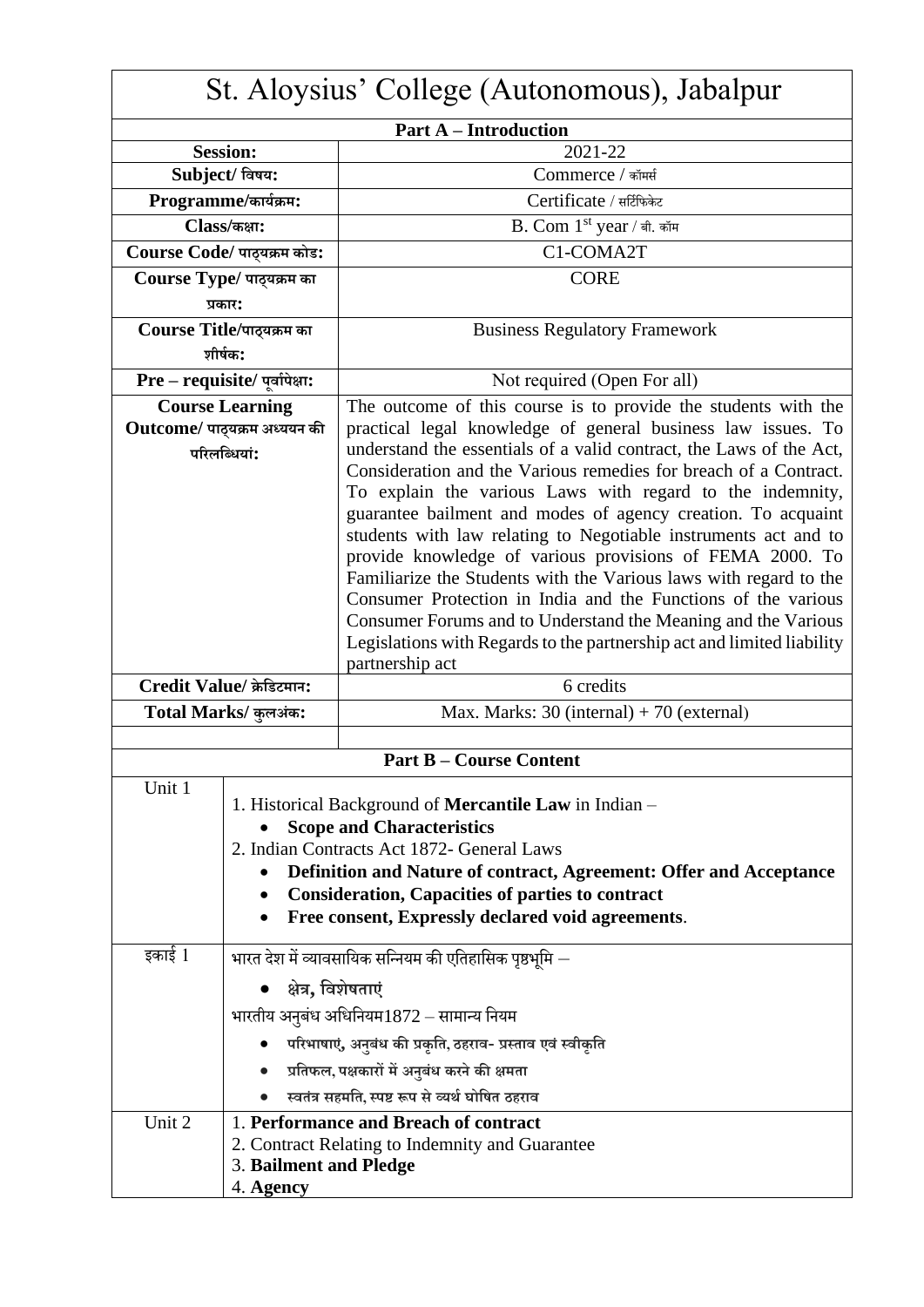| इकाई 2              |                   |                                                                                                             | 1.अनुबन्धों का निष्पादन एवं अनुबंध भंग                                                       |                                           |  |  |  |
|---------------------|-------------------|-------------------------------------------------------------------------------------------------------------|----------------------------------------------------------------------------------------------|-------------------------------------------|--|--|--|
|                     |                   | 2.क्षति पूर्ति एवं प्रतिभूति से सम्बंधित अनुबंध                                                             |                                                                                              |                                           |  |  |  |
| 3.गिरवी एवं निक्षेप |                   |                                                                                                             |                                                                                              |                                           |  |  |  |
|                     |                   | 4.एजेंसी                                                                                                    |                                                                                              |                                           |  |  |  |
| Unit 3              |                   |                                                                                                             | Negotiable Instrument Act 1881 – General Introduction                                        |                                           |  |  |  |
|                     |                   |                                                                                                             | Negotiable instrument (Amendment) Act 2002                                                   |                                           |  |  |  |
|                     |                   |                                                                                                             | • Definition and features (Promissory Note, Bill of Exchange and Cheques),                   |                                           |  |  |  |
| इकाई 3              |                   |                                                                                                             | <b>Crossing and Dishonour of Cheques, Dishonour of Negotiable Instruments</b>                |                                           |  |  |  |
|                     |                   |                                                                                                             | विनिमय साध्य लेखपत्र अधिनियम1881 – सामान्य प्रस्तावना, विनिमय साध्य लेखपत्र अधिनियम (संशोधन) |                                           |  |  |  |
|                     |                   | 2002                                                                                                        | • परिभाषा, लक्षण (प्रतिज्ञापत्र, विनिमय विपत्र एवं चैक), चैक का रेखांकन एवं अनादरण, विनिमय   |                                           |  |  |  |
|                     |                   | साध्य लेखपत्र का अनादरण                                                                                     |                                                                                              |                                           |  |  |  |
| Unit 4              |                   |                                                                                                             | 1. General Introduction to Consumer Protection Act, 1986 and 2018                            |                                           |  |  |  |
|                     |                   |                                                                                                             | <b>Introduction and features, Redressal agencies, Penalties,</b>                             |                                           |  |  |  |
|                     |                   |                                                                                                             | Difference between Consumer Protection Act, 1986 and 2018                                    |                                           |  |  |  |
|                     |                   | 2. FEMA, 2000                                                                                               |                                                                                              |                                           |  |  |  |
|                     |                   |                                                                                                             | Introduction and salient features - Regulation and Management of                             |                                           |  |  |  |
|                     |                   |                                                                                                             | foreign exchange; Authorised Person                                                          |                                           |  |  |  |
| इकाई 4              |                   |                                                                                                             | <b>Contravention and Penalties, Difference between FERA &amp; FEMA</b>                       |                                           |  |  |  |
|                     |                   | 1.उपभोक्ता संरक्षण अधिनियम 1986 एवं 2018 का सामान्य विषय परिचय                                              |                                                                                              |                                           |  |  |  |
|                     |                   | प्रस्तावना एवं लक्षण, शिकायत प्रकोष्ठ, दंड                                                                  |                                                                                              |                                           |  |  |  |
|                     |                   | उपभोक्ता संरक्षण अधिनियम 1986 एवम 2018 के मध्य अंतर                                                         |                                                                                              |                                           |  |  |  |
|                     |                   | 2. फेमा, $2000$                                                                                             |                                                                                              |                                           |  |  |  |
|                     |                   | प्रस्तावना एवं विभिन्न विशेषताएं - विदेशी विनिमय का प्रबंध एवं नियंत्रण; अधिकृत व्यक्ति                     |                                                                                              |                                           |  |  |  |
|                     |                   | नियमों का उल्लंघन एवं दंड, फेरा एवं फेमा के मध्य अंतर                                                       |                                                                                              |                                           |  |  |  |
| Unit 5              |                   | 1. Indian Partnership Act 1932 – General Introduction, Elements and features,                               |                                                                                              |                                           |  |  |  |
|                     |                   | <b>Partnership Deed</b><br>2. Limited Liability Partnership Act, 2008.- Introduction, Registration process, |                                                                                              |                                           |  |  |  |
|                     |                   | Winding up                                                                                                  |                                                                                              |                                           |  |  |  |
| इकाई 5              |                   | 1.भारतीय साझेदारी अधिनियम 1932 – सामान्य परिचय, , मुख्य तत्व एवम लक्षण, साझेदारी संलेख                      |                                                                                              |                                           |  |  |  |
|                     |                   | 2.सीमित दायित्व साझेदारी अधिनियम 2008. - प्रस्तावना, पंजीयन प्रक्रिया, साझेदारी का समापन                    |                                                                                              |                                           |  |  |  |
|                     |                   |                                                                                                             |                                                                                              |                                           |  |  |  |
|                     |                   |                                                                                                             | <b>Part C</b> – Suggested Readings                                                           |                                           |  |  |  |
| S. No.              |                   | <b>Author</b>                                                                                               | Name of the Book                                                                             | <b>Publication</b>                        |  |  |  |
| 1.                  |                   | Kapoor N.D.                                                                                                 | <b>Business Law</b>                                                                          | S. Chand & Company Ltd.                   |  |  |  |
| 2.                  |                   | Sharma S.P.                                                                                                 | <b>Business Law</b>                                                                          | I.K. International Publishing             |  |  |  |
|                     |                   |                                                                                                             |                                                                                              | House Pvt. Ltd.                           |  |  |  |
| 3.                  | Sharma J.P. and   |                                                                                                             | <b>Business Law</b>                                                                          | Hindi Madhyam Karyanvay                   |  |  |  |
| 4.                  |                   | Kanojiya Sunena<br>Dr. B.K. Singh and                                                                       | <b>Business Regulatory Framework</b>                                                         | Nideshalaya Delhi<br>S.B.P.D. Publication |  |  |  |
|                     |                   | A. Tiwari                                                                                                   |                                                                                              |                                           |  |  |  |
| 5.                  | Varshney Dr. G.K. |                                                                                                             | <b>Business Regulatory Framework</b>                                                         | Sahitya Bhawan Publication                |  |  |  |
| 6.                  |                   | Arun Kumar and                                                                                              | <b>Business Law</b>                                                                          | Ramprasad and Sons                        |  |  |  |
|                     |                   | Agrawal B.K.                                                                                                |                                                                                              |                                           |  |  |  |
| 7.                  |                   | Dr. S.M. Shukla<br>and S.P. Sahai                                                                           | <b>Business Law</b>                                                                          | Sahitya Bhawan Publication                |  |  |  |
|                     |                   |                                                                                                             |                                                                                              |                                           |  |  |  |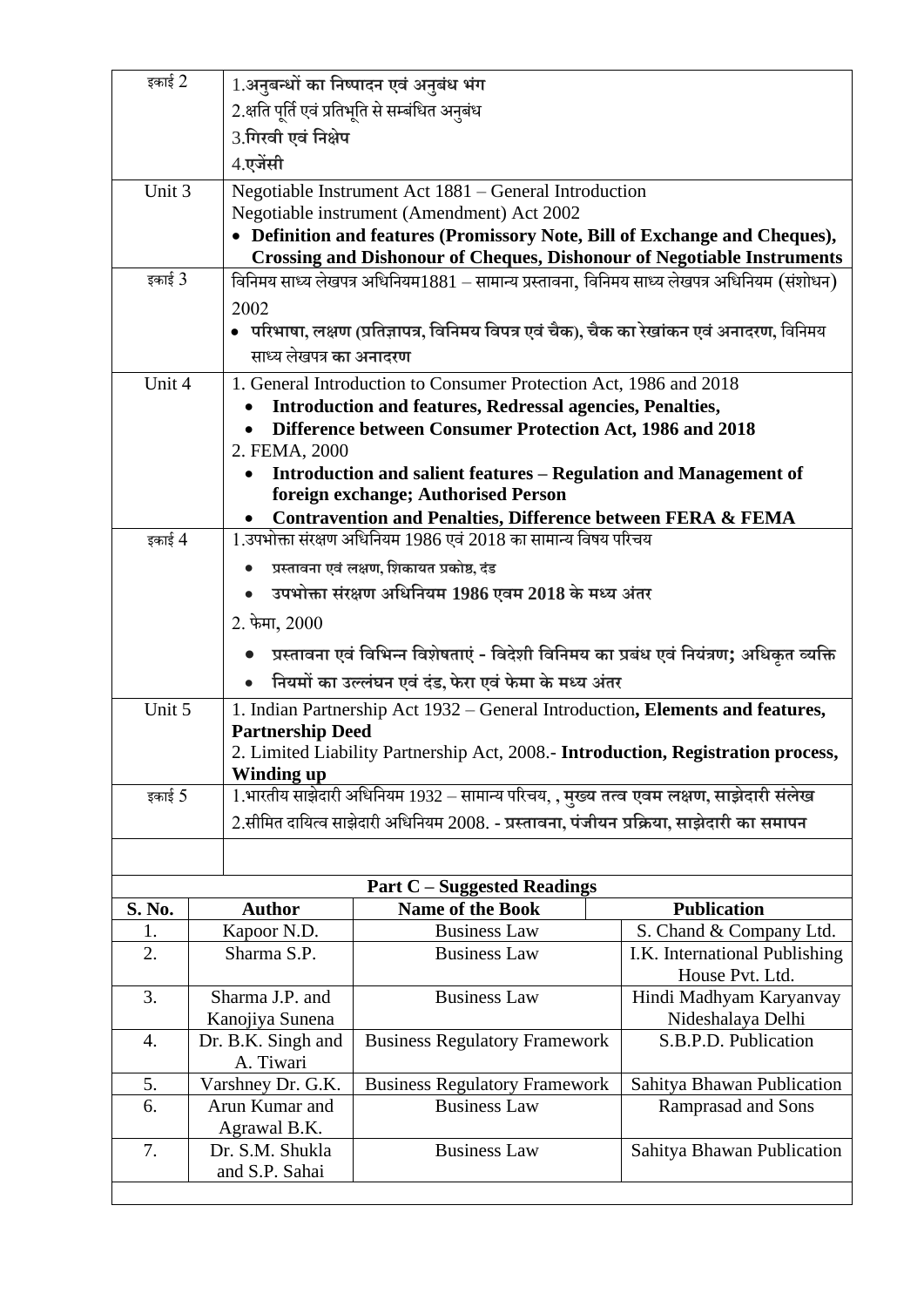| <b>Part D: Assessment &amp; Evaluation</b> |                                                     |                           |  |  |  |
|--------------------------------------------|-----------------------------------------------------|---------------------------|--|--|--|
|                                            | <b>Suggested Continuous Evaluation Method</b>       |                           |  |  |  |
|                                            | Maximum Marks: 100                                  |                           |  |  |  |
|                                            | Continuous Comprehensive Evaluation (CCE): 30 Marks |                           |  |  |  |
|                                            | External Exam: 70 marks                             |                           |  |  |  |
| <b>Internal Assessment:</b>                | Class Test,                                         | 15 marks                  |  |  |  |
| Continuous Comprehensive                   | <b>Assignment/Presentations</b>                     | 15 marks                  |  |  |  |
| <b>Evaluation (CCE):30 Marks</b>           |                                                     | $Total - 30 marks$        |  |  |  |
| <b>External Assessment:</b>                | <b>Section A: Five Very Short</b>                   | $05 \times 02 = 10$ marks |  |  |  |
| University/Autonomous                      | Questions                                           |                           |  |  |  |
| College Exam Section: 70                   | <b>Section B: Five Short Questions</b>              | $05 \times 04 = 20$ marks |  |  |  |
| marks                                      | <b>Section C: Five Long Questions</b>               | $05 \times 08 = 40$ marks |  |  |  |
| Time: 3:00 hours                           |                                                     | $Total - 70 marks$        |  |  |  |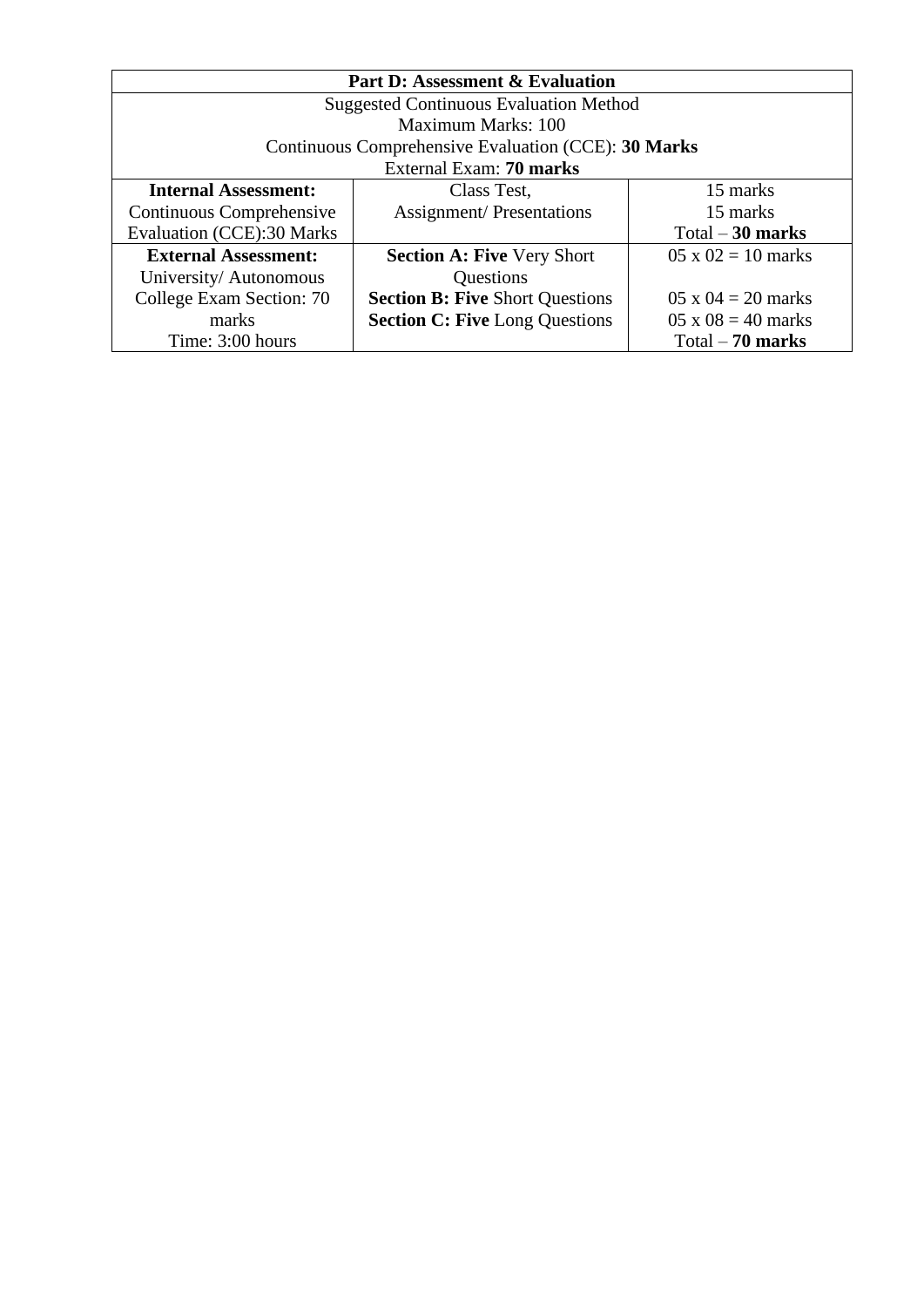### **MINOR PAPER**

## 1.Business Organisation and Communication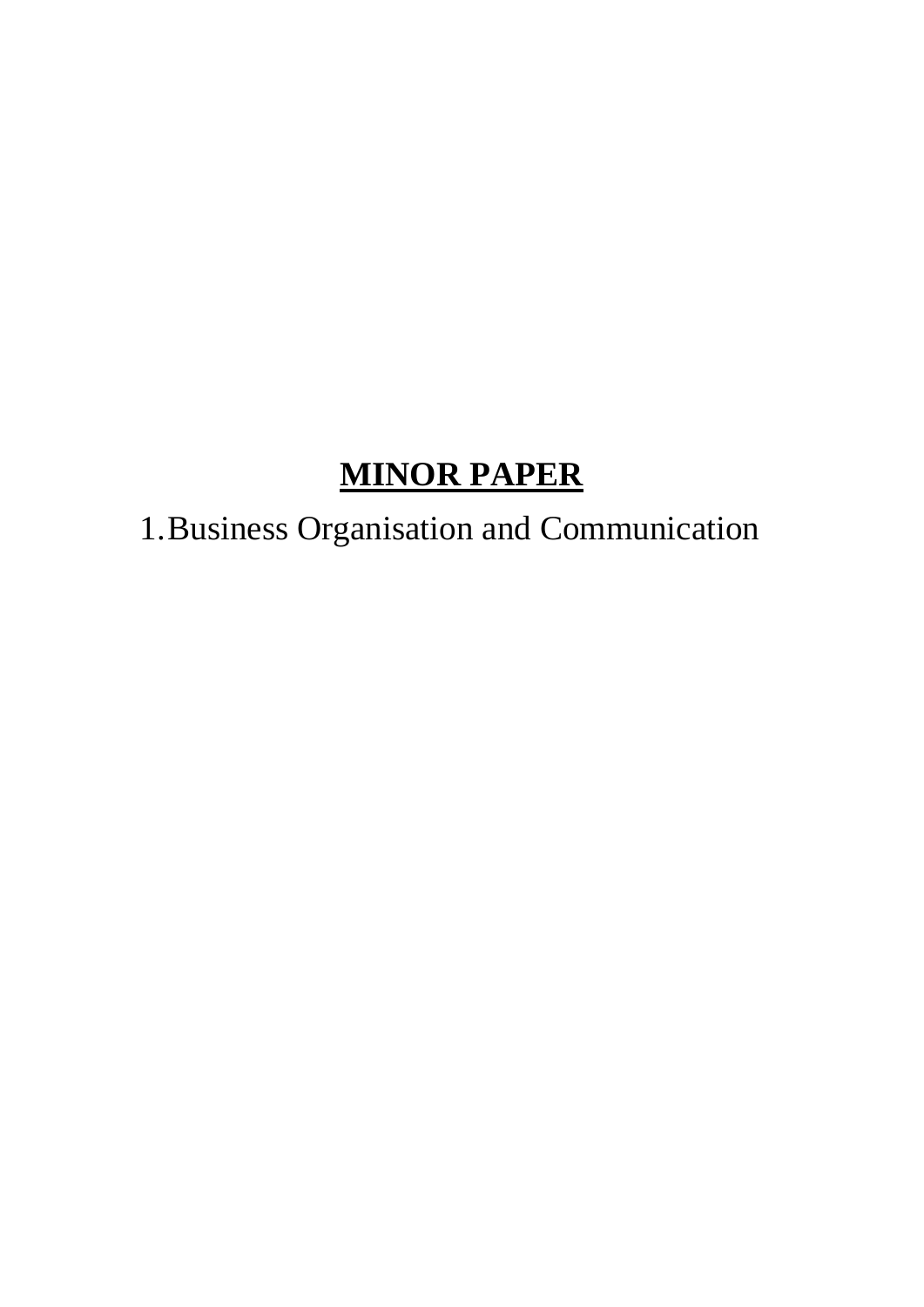| St. Aloysius' College (Autonomous), Jabalpur |                                                                                                                                                                                                                                                                                                                                                                                         |                                                                                                                                                                                                                                                                                                                                       |  |
|----------------------------------------------|-----------------------------------------------------------------------------------------------------------------------------------------------------------------------------------------------------------------------------------------------------------------------------------------------------------------------------------------------------------------------------------------|---------------------------------------------------------------------------------------------------------------------------------------------------------------------------------------------------------------------------------------------------------------------------------------------------------------------------------------|--|
|                                              |                                                                                                                                                                                                                                                                                                                                                                                         | <b>Part A – Introduction</b>                                                                                                                                                                                                                                                                                                          |  |
|                                              | <b>Session:</b>                                                                                                                                                                                                                                                                                                                                                                         | 2021-22                                                                                                                                                                                                                                                                                                                               |  |
|                                              | Subject/ विषय:                                                                                                                                                                                                                                                                                                                                                                          | Commerce / कॉमर्स                                                                                                                                                                                                                                                                                                                     |  |
|                                              | Programme/ कार्यक्रम:                                                                                                                                                                                                                                                                                                                                                                   | Certificate / सर्टिफिकेट                                                                                                                                                                                                                                                                                                              |  |
|                                              | Class/ कक्षा:                                                                                                                                                                                                                                                                                                                                                                           | B. Com 1st year/ बी. कॉम                                                                                                                                                                                                                                                                                                              |  |
|                                              | Course Code/ पाठ्यक्रम कोड:                                                                                                                                                                                                                                                                                                                                                             | C1-COMA2T                                                                                                                                                                                                                                                                                                                             |  |
|                                              | Course Type/ पाठ्यक्रम का प्रकार:                                                                                                                                                                                                                                                                                                                                                       | <b>MINOR</b>                                                                                                                                                                                                                                                                                                                          |  |
|                                              | Course Title/पाठ्यक्रम का शीर्षक:                                                                                                                                                                                                                                                                                                                                                       | BUSINESS ORGANISATION AND COMMUNICATION                                                                                                                                                                                                                                                                                               |  |
|                                              | Pre - requisite/ पूर्वापेक्षा:                                                                                                                                                                                                                                                                                                                                                          | <b>OPEN FOR ALL</b>                                                                                                                                                                                                                                                                                                                   |  |
|                                              | <b>Course Learning Outcome/</b>                                                                                                                                                                                                                                                                                                                                                         | After completion of this course, it is expected that the student                                                                                                                                                                                                                                                                      |  |
|                                              | पाठ्यक्रम अध्ययन की परिलब्धियां:                                                                                                                                                                                                                                                                                                                                                        | shall understand the basics of the business and will be able to                                                                                                                                                                                                                                                                       |  |
|                                              |                                                                                                                                                                                                                                                                                                                                                                                         | imbibe how many businesses can be organized successfully.                                                                                                                                                                                                                                                                             |  |
|                                              |                                                                                                                                                                                                                                                                                                                                                                                         | The chapters related communication shall be able to elucidate<br>how communication place an important role in modern business                                                                                                                                                                                                         |  |
|                                              |                                                                                                                                                                                                                                                                                                                                                                                         | scenario.                                                                                                                                                                                                                                                                                                                             |  |
|                                              | Credit Value/ क्रेडिट मान:                                                                                                                                                                                                                                                                                                                                                              | 6 credits                                                                                                                                                                                                                                                                                                                             |  |
|                                              | Total Marks/ कुल अंक:                                                                                                                                                                                                                                                                                                                                                                   | Max. Marks: $30$ (internal) + 70 (external)                                                                                                                                                                                                                                                                                           |  |
|                                              |                                                                                                                                                                                                                                                                                                                                                                                         | <b>Part B – Course Content</b>                                                                                                                                                                                                                                                                                                        |  |
| Unit 1                                       | Indian traditional businesses and their organizational structures. Concepts of Business,<br>Trade, Industry and Commerce Classification Relationship between Trade, Industry and<br>Commerce. Business Organisation - Concept, Characteristics Importance and Objectives<br>Functions of Business and Social Responsibility of a business-Steps to Start an Enterprise.                 |                                                                                                                                                                                                                                                                                                                                       |  |
| इकाई 1                                       |                                                                                                                                                                                                                                                                                                                                                                                         | परिचयः भारत के पारम्परिक व्यवसाय और उनकी संगठनात्मक संरचनाएं,व्यापार, व्यवसाय, उद्योग और वाणिज्य                                                                                                                                                                                                                                      |  |
|                                              |                                                                                                                                                                                                                                                                                                                                                                                         | की अवधारणा व्यवसाय उद्योग और वाणिज्य का सम्बंध और वर्गीकरणा ,व्यवसायिक संगठनः अवधारणा                                                                                                                                                                                                                                                 |  |
|                                              |                                                                                                                                                                                                                                                                                                                                                                                         | विशेषताएं एवं उदेश्य व्यवसाय के कार्य एवं सामाजिक दायित्व नवप्रर्वर्तन हेतु आवश्यक कदम।                                                                                                                                                                                                                                               |  |
| Unit 2                                       |                                                                                                                                                                                                                                                                                                                                                                                         | FORMS OF BUSINESS ORGANIZATION: Business Organization - Classification -<br>Factors Influencing the Choice of Suitable Form of Organization - Sole Proprietorship and<br>Partnership - Meaning, Definition - Characteristics - Advantages. Co-Operative<br>Organization-Meaning Functions and Limitations of Co-operatives Societies. |  |
| इकाई 2                                       |                                                                                                                                                                                                                                                                                                                                                                                         | व्यवसायिक संगठन के प्रकार: व्यावसायिक संगठनः वर्गीकरण उपयुक्त संगठन के चयन को प्रमाणित करने वाले                                                                                                                                                                                                                                      |  |
|                                              | कार्य एवं सीमाएं।                                                                                                                                                                                                                                                                                                                                                                       | तत्व   एकल व्यवसाय-एवं-साझेदारी व्यवसायः अर्थ, परिभाषा, विशेषताएं लाभ, कोऑपरेटिव-संगठनः अर्थ-                                                                                                                                                                                                                                         |  |
| Unit 3                                       | ORGANIZATION OF COMPANIES: Concepts, Meaning, Formation, Characteristics and<br>Significance of Private Company and Public Company. Multinational Companies (MNC'S)<br>and the Challenges of their organization in India                                                                                                                                                                |                                                                                                                                                                                                                                                                                                                                       |  |
| इकाई 3                                       |                                                                                                                                                                                                                                                                                                                                                                                         | कम्पनी का संगठनः निजी कम्पनी और सार्वजनिक कम्पनी की अवधारणा, निर्माण, विशेषताएं एवं औचित्य                                                                                                                                                                                                                                            |  |
|                                              | बहुराष्ट्रीय कम्पनीयां कार्य और भारत में इनके संगठन में आने वाली चुनौतियां।                                                                                                                                                                                                                                                                                                             |                                                                                                                                                                                                                                                                                                                                       |  |
| Unit 4                                       | COMMUNICATION: Definition, Nature, Importance, Objectives of Communication.<br>Communication theories and process-Information theory, Interaction theory, Transaction<br>theory, Elements of communication process. Barriers to Communication: Linguistic<br>Barriers, Psychological Barriers, Interpersonal Barriers, Cultural Barriers, Physical<br>Barriers, Organizational Barrier. |                                                                                                                                                                                                                                                                                                                                       |  |
| इकाई 4                                       |                                                                                                                                                                                                                                                                                                                                                                                         | संचार: परिभाषा , स्वभाव, महत्व, उदेश्य। संचार के सिद्धांत एवं प्रक्रियाः जानकारी का सिद्धांत, इंटरेक्शन का                                                                                                                                                                                                                            |  |
|                                              |                                                                                                                                                                                                                                                                                                                                                                                         | सिद्धांत (परस्पर क्रिया), ट्रान्सेक्शन सिद्धांत, संचार प्रक्रिया के आवश्यक तत्व प्रभावी संचार को प्रमाणित करने                                                                                                                                                                                                                        |  |
|                                              |                                                                                                                                                                                                                                                                                                                                                                                         | वाले तत्व बाधाएं। भाषायी बाधाएं, मनोवैज्ञानिक बाधाएं, अन्तरवैयक्तिक बाधाएं, सांस्कृतिक बाधाएं, भौतिक                                                                                                                                                                                                                                  |  |
|                                              | बाधाएं, एवं संगठनात्मक बाधाएं।                                                                                                                                                                                                                                                                                                                                                          |                                                                                                                                                                                                                                                                                                                                       |  |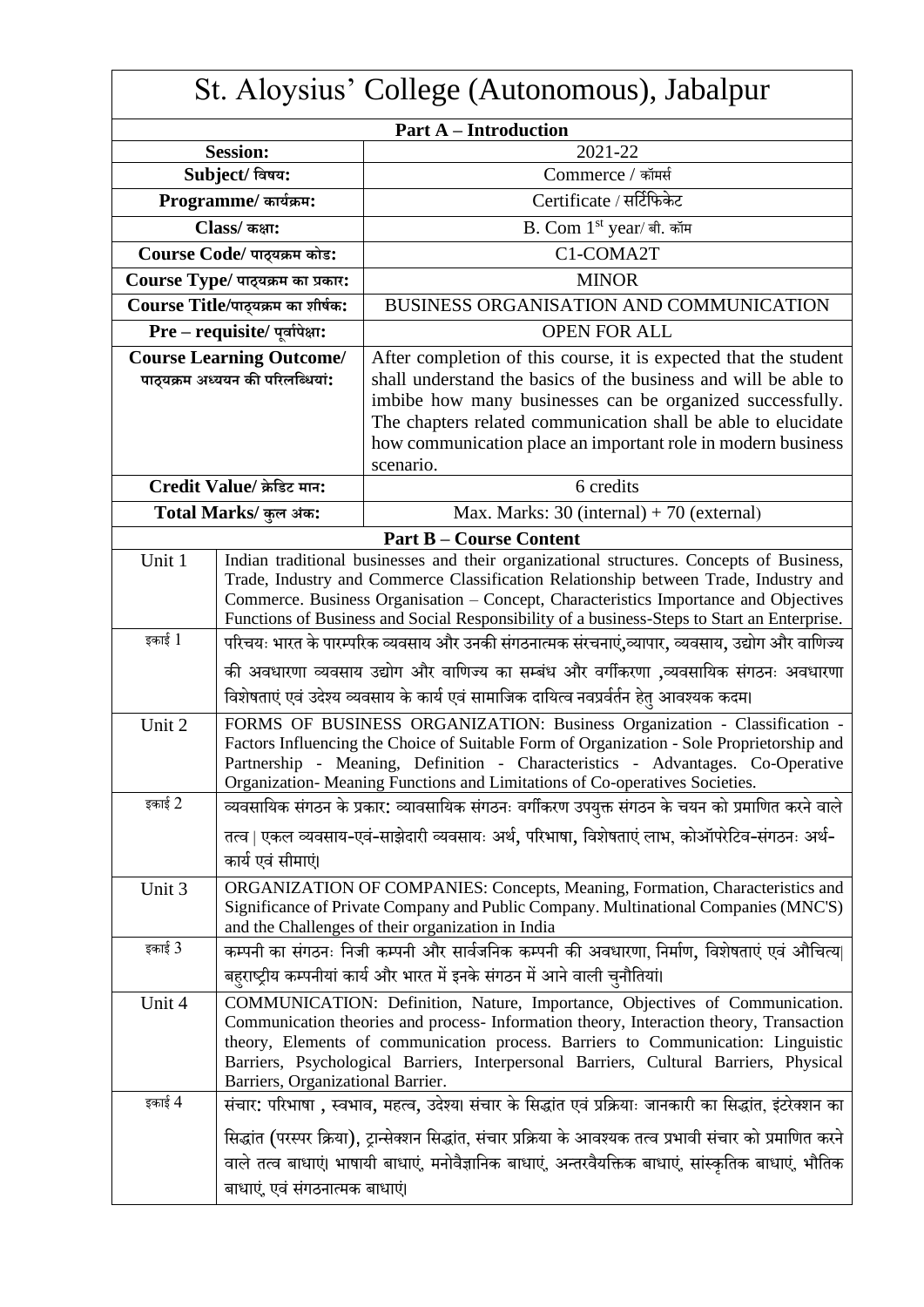| Unit 5                                                                                                      |                                  | Written Communication: Writing techniques and Guidelines. Letter writing - Basic                                                                                                           |                                |  |  |  |  |
|-------------------------------------------------------------------------------------------------------------|----------------------------------|--------------------------------------------------------------------------------------------------------------------------------------------------------------------------------------------|--------------------------------|--|--|--|--|
|                                                                                                             |                                  | Principles, Purpose, Types of business letters. Report writing, types of reports, Drafting of                                                                                              |                                |  |  |  |  |
|                                                                                                             |                                  | report. Oral Communication: Speeches for different occasions, Guidelines for effective<br>listening, Job Interviews, Type of information.                                                  |                                |  |  |  |  |
| लिखित संचारः लेखन तकनीक एवं निर्देश   पत्र लेखनः व्यावसायिक पत्रः मूलभूत सिद्धांत आशय एवं प्रकार।<br>इकाई 5 |                                  |                                                                                                                                                                                            |                                |  |  |  |  |
|                                                                                                             | रिपोर्ट लेखन एवं प्रकार।         |                                                                                                                                                                                            |                                |  |  |  |  |
|                                                                                                             |                                  | मौखिक संचारः विभिन्न अवसरों में दिए जाने वाले भाषण प्रभावी श्रवण हेतु दिशा निर्देश, नौकरी हेतु साक्षात्कार,                                                                                |                                |  |  |  |  |
|                                                                                                             |                                  |                                                                                                                                                                                            |                                |  |  |  |  |
|                                                                                                             | जानकारियों के प्रकार             |                                                                                                                                                                                            |                                |  |  |  |  |
| Unit 6                                                                                                      | Modern forms                     | communication E-mail, Video Conferencing.<br>of                                                                                                                                            | International                  |  |  |  |  |
|                                                                                                             |                                  | Communication for Global Business. Information Technology: Form of technology, uses                                                                                                        |                                |  |  |  |  |
| इकाई $6$                                                                                                    |                                  | in modern communication system. Role of social media in modern business.<br>संचार के आधुनिक आयाम: ई-मेल, वीडियो कान्फ्रेंसिंग, विश्व व्यापार हेतु अंतर्राष्ट्रीय संचार।सूचना प्रौद्योगिकी. |                                |  |  |  |  |
|                                                                                                             |                                  |                                                                                                                                                                                            |                                |  |  |  |  |
|                                                                                                             |                                  | प्रौद्योगिकी का रूप, आधुनिक संचार प्रणाली में उपयोग आधुनिक व्यवसाय में सोशल मीडिया की भूमिका                                                                                               |                                |  |  |  |  |
|                                                                                                             |                                  | <b>Part C</b> – Suggested Readings                                                                                                                                                         |                                |  |  |  |  |
| S. No.                                                                                                      | Author                           | Name of the Book                                                                                                                                                                           | Publication                    |  |  |  |  |
| 1                                                                                                           | T N. Chaabra,                    | Business communication                                                                                                                                                                     | Himalaya publishing house      |  |  |  |  |
| $\overline{2}$                                                                                              | K K. Sinha                       | <b>Essentials of Business communication</b>                                                                                                                                                | VK Global publications         |  |  |  |  |
| $\overline{3}$                                                                                              | Dr. Ramesh                       | Business communication                                                                                                                                                                     | Universal publication Agra     |  |  |  |  |
|                                                                                                             | Mangal<br>Dr S C Saxena          |                                                                                                                                                                                            |                                |  |  |  |  |
| 4.                                                                                                          |                                  | <b>Business Organisation and Communication</b>                                                                                                                                             | Sahitya Bhawan<br>Publications |  |  |  |  |
| 5.<br>Sanjay Gupta                                                                                          |                                  | <b>Business Organisation and Communication</b>                                                                                                                                             | <b>SBPD Publication</b>        |  |  |  |  |
|                                                                                                             |                                  | <b>Part D: Assessment &amp; Evaluation</b>                                                                                                                                                 |                                |  |  |  |  |
|                                                                                                             |                                  | <b>Suggested Continuous Evaluation Method</b>                                                                                                                                              |                                |  |  |  |  |
|                                                                                                             |                                  | <b>Maximum Marks: 100</b>                                                                                                                                                                  |                                |  |  |  |  |
|                                                                                                             |                                  | Continuous Comprehensive Evaluation (CCE): 30 Marks                                                                                                                                        |                                |  |  |  |  |
|                                                                                                             |                                  | External Exam: 70 marks                                                                                                                                                                    |                                |  |  |  |  |
|                                                                                                             | <b>Internal Assessment:</b>      | Class Test,                                                                                                                                                                                | 15 marks                       |  |  |  |  |
|                                                                                                             | Continuous Comprehensive         | <b>Assignment/Presentations/Case</b>                                                                                                                                                       | 10 marks                       |  |  |  |  |
|                                                                                                             | <b>Evaluation (CCE):30 Marks</b> | Studies/ SWOT Analysis of                                                                                                                                                                  |                                |  |  |  |  |
|                                                                                                             |                                  | Companies/ Presentations on Corporate                                                                                                                                                      |                                |  |  |  |  |
|                                                                                                             |                                  | Social Responsibility.                                                                                                                                                                     |                                |  |  |  |  |
|                                                                                                             |                                  |                                                                                                                                                                                            | <b>Total</b> $-30$ marks       |  |  |  |  |
| <b>External Assessment:</b>                                                                                 |                                  | <b>Section A: Five Very Short Questions</b>                                                                                                                                                | $05 \times 02 = 10$ marks      |  |  |  |  |
|                                                                                                             | University/Autonomous            | <b>Section B: Six Short Questions</b>                                                                                                                                                      | $06 \times 03 = 18$ marks      |  |  |  |  |
|                                                                                                             | College Exam Section: 70         | <b>Section C: Six Long Questions</b>                                                                                                                                                       | $06 \times 07 = 42$ marks      |  |  |  |  |
|                                                                                                             | marks                            |                                                                                                                                                                                            | $Total - 70 marks$             |  |  |  |  |
|                                                                                                             | Time: 3:00 hours                 |                                                                                                                                                                                            |                                |  |  |  |  |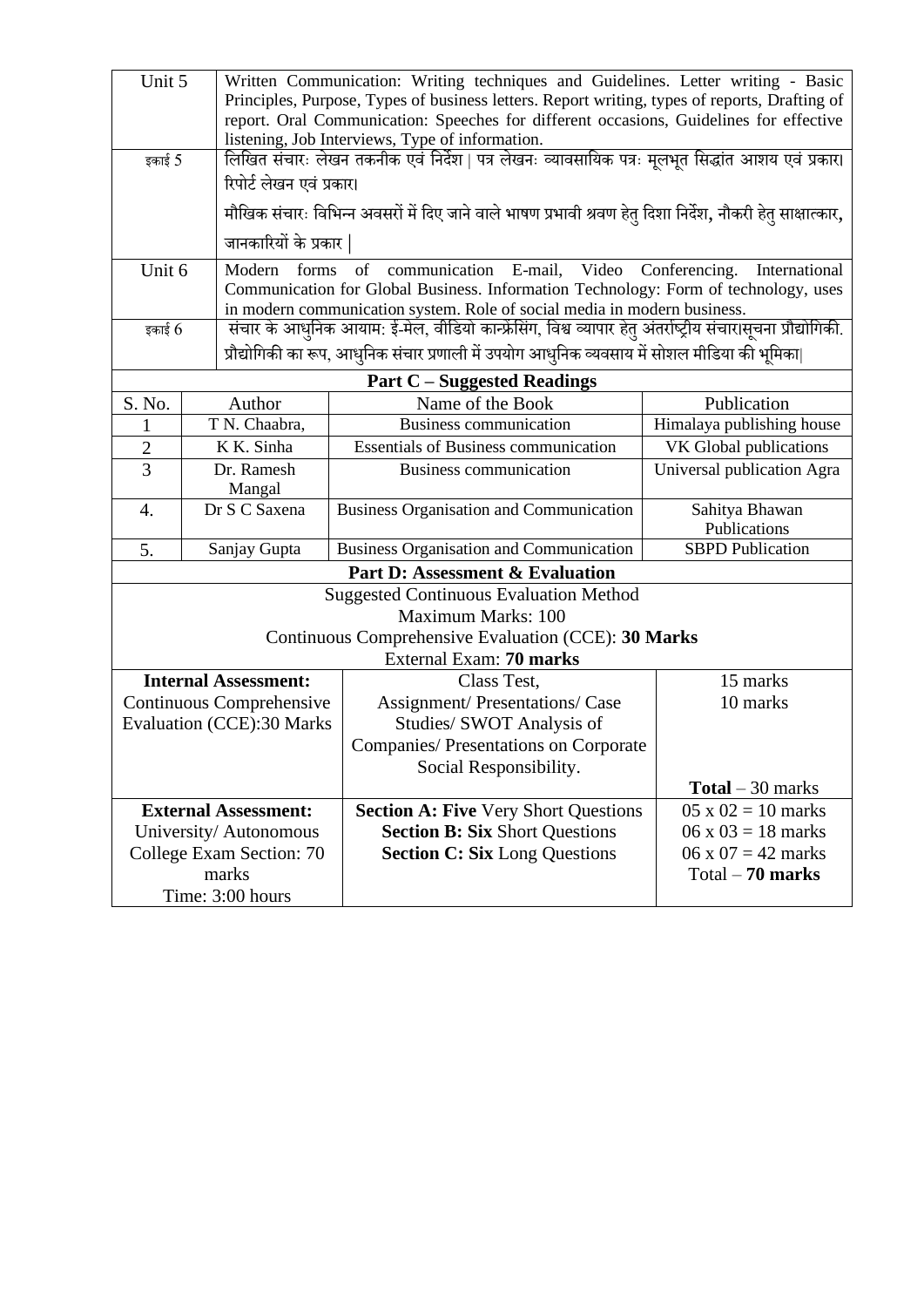#### **ELECTIVE PAPERS**

- 1. Business Economics
- 2.Business Mathematics
- 3.Banking Institution in India
- 4.Advertisement Sales promotion and Management
- 5.Data Processing Software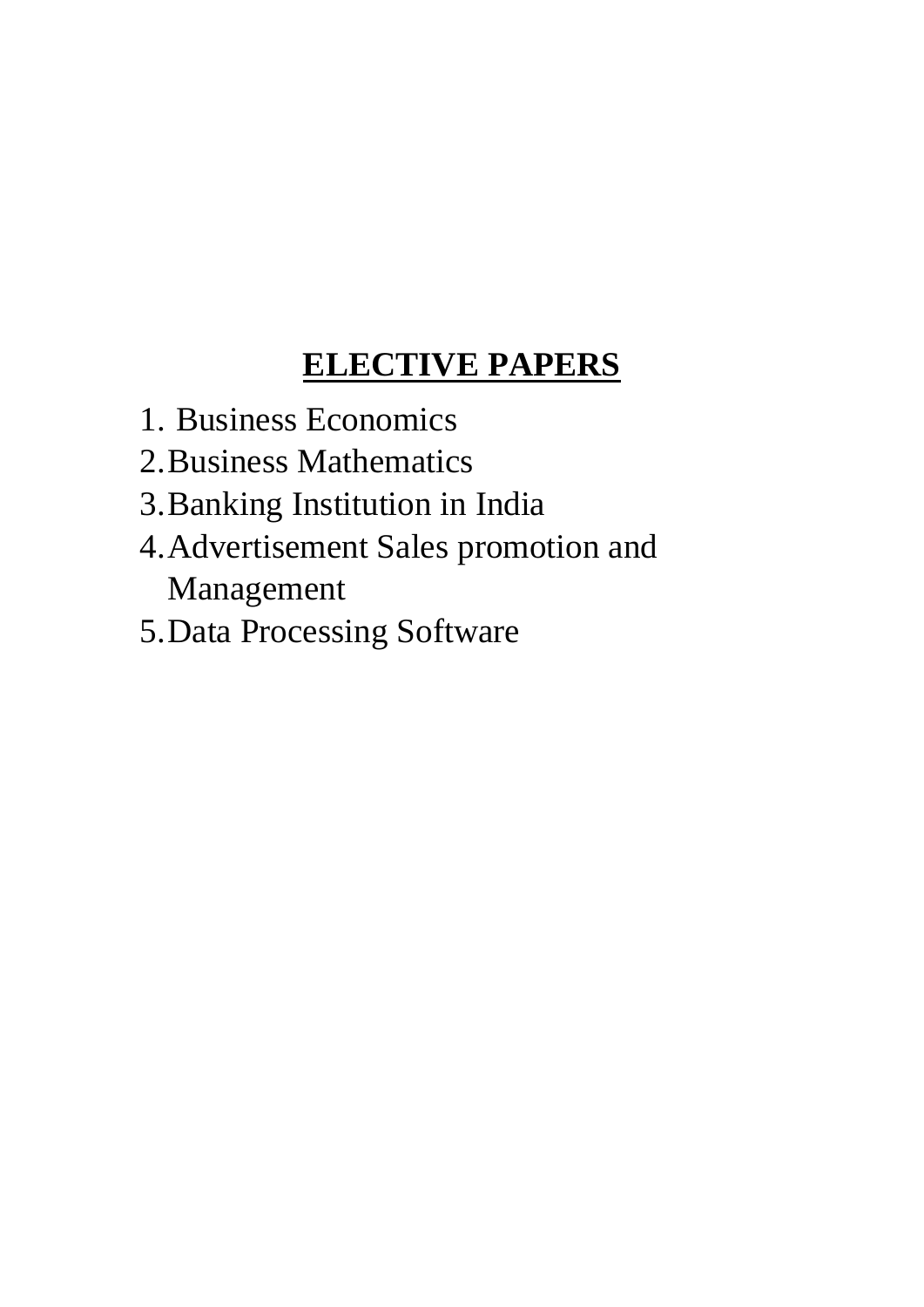|                                      | St. Aloysius' College (Autonomous), Jabalpur                                                                                                                                         |                                     |                                                                                                                                                                                                                                                                                                                                                                                                                                                                                                                                                                                                                                                                                     |  |  |  |
|--------------------------------------|--------------------------------------------------------------------------------------------------------------------------------------------------------------------------------------|-------------------------------------|-------------------------------------------------------------------------------------------------------------------------------------------------------------------------------------------------------------------------------------------------------------------------------------------------------------------------------------------------------------------------------------------------------------------------------------------------------------------------------------------------------------------------------------------------------------------------------------------------------------------------------------------------------------------------------------|--|--|--|
|                                      | <b>Part A Introduction</b>                                                                                                                                                           |                                     |                                                                                                                                                                                                                                                                                                                                                                                                                                                                                                                                                                                                                                                                                     |  |  |  |
|                                      | Programme: Certificate Class: B.Com. Ist Year Session 2021-22                                                                                                                        |                                     |                                                                                                                                                                                                                                                                                                                                                                                                                                                                                                                                                                                                                                                                                     |  |  |  |
| $\mathbf{1}$                         |                                                                                                                                                                                      | Subject: विषय                       | Commerce बाणिज्य                                                                                                                                                                                                                                                                                                                                                                                                                                                                                                                                                                                                                                                                    |  |  |  |
| $\overline{2}$                       |                                                                                                                                                                                      | <b>Course Code</b>                  |                                                                                                                                                                                                                                                                                                                                                                                                                                                                                                                                                                                                                                                                                     |  |  |  |
| 3                                    |                                                                                                                                                                                      | <b>Course Title</b>                 | Business Economics व्यावसायिक अर्थशास्त्र                                                                                                                                                                                                                                                                                                                                                                                                                                                                                                                                                                                                                                           |  |  |  |
| $\overline{4}$                       |                                                                                                                                                                                      | Course Type पाठ्यक्रम का प्रकार     | <b>General Elective</b>                                                                                                                                                                                                                                                                                                                                                                                                                                                                                                                                                                                                                                                             |  |  |  |
| 5                                    |                                                                                                                                                                                      | Pre-requisite पूर्वापेक्षा          | Not Required (open for all) सभी के लिए उपलब्ध                                                                                                                                                                                                                                                                                                                                                                                                                                                                                                                                                                                                                                       |  |  |  |
| 6<br><b>Course Learning Outcomes</b> |                                                                                                                                                                                      |                                     | Upon successful completion of the course a student will be able<br>to<br>1. Understand how households (demand) and business (supply)<br>interact in various market structures to determine price and<br>quantity of goods produced.<br>2. Understand the links between household behavior and the<br>economic models of demand.<br>3. Represent demand, in graphical form, including the<br>downward slope of the demand curve and what shifts the<br>demand curve.<br>4. Understand the links between production costs and the<br>economic models of supply.<br>5. Understand the concept of Pricing.<br>6. Analyze operations of markets under varying competitive<br>conditions. |  |  |  |
|                                      |                                                                                                                                                                                      | Credit Value                        | 6                                                                                                                                                                                                                                                                                                                                                                                                                                                                                                                                                                                                                                                                                   |  |  |  |
|                                      |                                                                                                                                                                                      | <b>Total Marks</b>                  | Max. Marks: 30 (internal) + 70 (external)                                                                                                                                                                                                                                                                                                                                                                                                                                                                                                                                                                                                                                           |  |  |  |
|                                      |                                                                                                                                                                                      |                                     | <b>Part B - Course Content</b><br>पाठ्यक्रम की विषय वस्तु                                                                                                                                                                                                                                                                                                                                                                                                                                                                                                                                                                                                                           |  |  |  |
| Unit 1                               |                                                                                                                                                                                      | Economics.                          | Historical background of economics in India with special reference to Kautilya, Definition<br>of Economics, Concept of Micro and Macro Economics, Methods of Economics study,<br>Economics Law and their nature, Significance of Economics, Basics problems of                                                                                                                                                                                                                                                                                                                                                                                                                      |  |  |  |
| इकाई 1                               |                                                                                                                                                                                      |                                     | भारत में अर्थशास्त्र की ऐतिहासिक पृष्ठभूमि कौटिल्य के विशेष संदर्भ में, अर्थशास्त्र की परिभाषा, सूक्ष्म और व्यापक                                                                                                                                                                                                                                                                                                                                                                                                                                                                                                                                                                   |  |  |  |
|                                      |                                                                                                                                                                                      | अर्थशास्त्र की आधारभूत समस्याएं।    | अर्थशास्त्र की अवधारणा, आर्थिक  अध्ययन की  रीतिया, अर्थशास्त्र  के नियम और उनकी प्रकृति, अर्थशास्त्र का महत्व,                                                                                                                                                                                                                                                                                                                                                                                                                                                                                                                                                                      |  |  |  |
| Unit 2                               |                                                                                                                                                                                      | Demand.                             | Elasticity of Demand, Concept and measurement of Elasticity of Demand, Price, Income<br>and cross elasticity, Determination of Elasticity of Demand, Importance of Elasticity of                                                                                                                                                                                                                                                                                                                                                                                                                                                                                                    |  |  |  |
| इकाई 2                               |                                                                                                                                                                                      | मांग की मूल्य  सापेक्षता  का महत्व। | मांग की लोच, मांग की लोच की अवधारणा और मांग की कीमत,आय और आड़ी लोच, मांग की लोच का निर्धारण,                                                                                                                                                                                                                                                                                                                                                                                                                                                                                                                                                                                        |  |  |  |
|                                      | Unit 3<br>Factors of Production - Land, Labour, Division of Labour, Efficiency of Labour, Capital,<br>Organization and Enterprises, The scale of production, Theories of population. |                                     |                                                                                                                                                                                                                                                                                                                                                                                                                                                                                                                                                                                                                                                                                     |  |  |  |
|                                      | उत्पति के साधन - भूमि, श्रम, श्रम विभाजन, श्रम की कार्यकुशलता, पूंजी, संगठन और साहस, उत्पादन का पैमाना, जनसंख्या<br>इकाई $3$<br>के सिद्धांत।                                         |                                     |                                                                                                                                                                                                                                                                                                                                                                                                                                                                                                                                                                                                                                                                                     |  |  |  |
| Unit 4                               |                                                                                                                                                                                      | and concept of revenue.             | Production of function and Law of returns, Return of scale, Equal product curve analysis,<br>Market and their classification, Average Revenue, Marginal Revenue, Theory of cost                                                                                                                                                                                                                                                                                                                                                                                                                                                                                                     |  |  |  |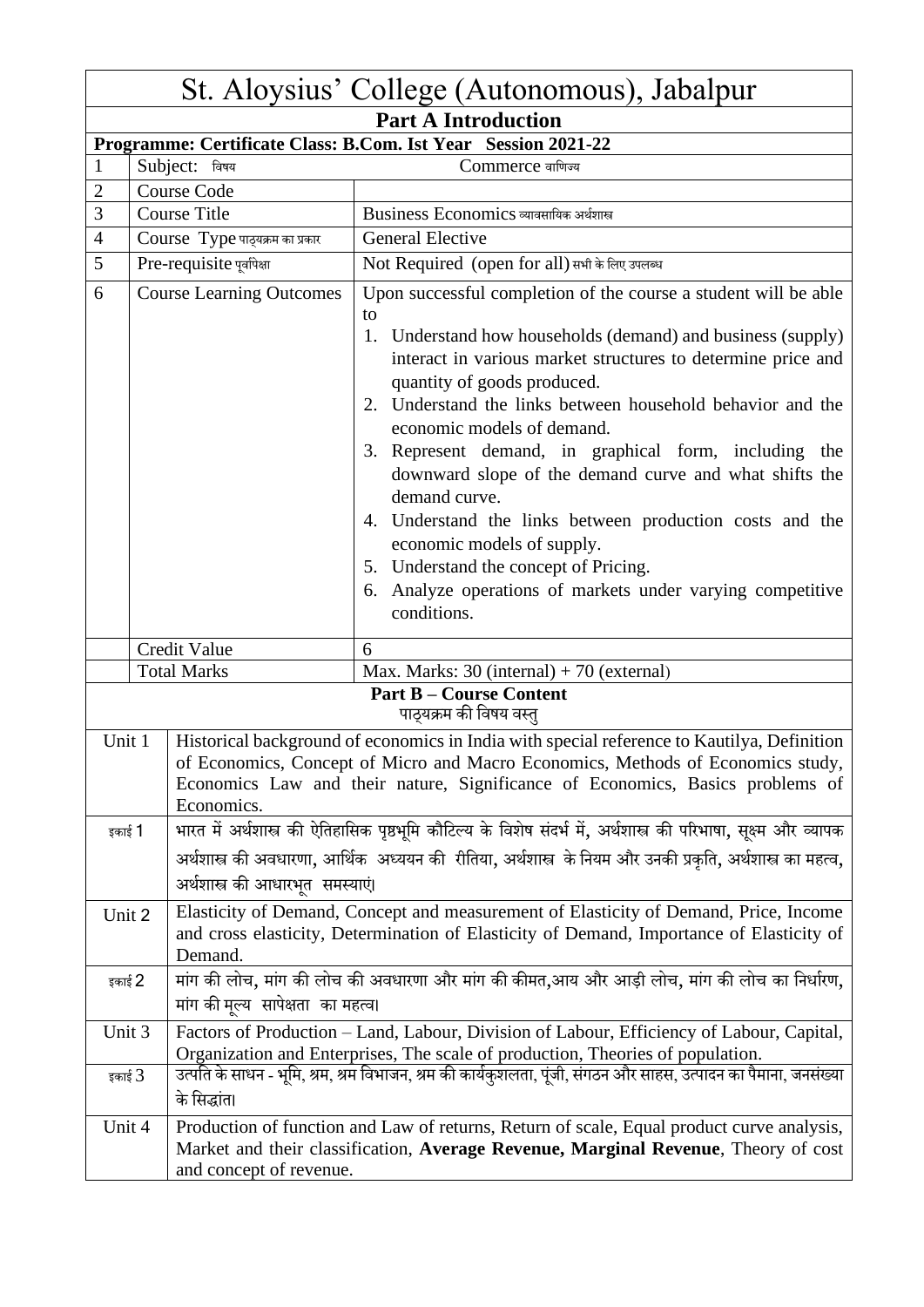| इकाई $4$                                           |                                                                                   |                                           | उत्पादन फलन  व प्रतिफल  का  नियम,  पैमाने  का  प्रतिफल,  समोत्पाद वक्र  विश्लेषण,  बाजार  और  उनका                                                                                                                                                |                                       |  |  |
|----------------------------------------------------|-----------------------------------------------------------------------------------|-------------------------------------------|---------------------------------------------------------------------------------------------------------------------------------------------------------------------------------------------------------------------------------------------------|---------------------------------------|--|--|
|                                                    | वर्गीकरण, औसत आगम, सीमांत आगम, लागत  का  सिद्धांत  और  आगम  की  अवधारणा।          |                                           |                                                                                                                                                                                                                                                   |                                       |  |  |
| Unit 5                                             |                                                                                   |                                           | Price determination under perfect competition and Equilibrium of the firm, Monopoly-<br>price and output determination and monopoly control, Price determination under<br>monopoly, Imperfect and monopolistic competition - price determination. |                                       |  |  |
| इकाई $5$                                           |                                                                                   |                                           | पूर्ण प्रतियोगिता में कीमत-निर्धारण-और फर्म का साम्य, एकाधिकार - कीमत और उत्पादन निर्धारण और                                                                                                                                                      |                                       |  |  |
|                                                    |                                                                                   |                                           | एकाधिकार नियंत्रण, एकाधिकार के तहत कीमत।विभेद, अपूर्ण और एकाधिकृत प्रतियोगिता कीमत निर्धारण।                                                                                                                                                      |                                       |  |  |
| Unit 6                                             | Theories of profit.                                                               |                                           | Rent-concept, Recardian and modern theories of Rent, Quasi Rent, Wage-concept,<br>nominal and real wages, theories of wages determination, Profit – nature, concept and                                                                           |                                       |  |  |
| इकाई 6                                             |                                                                                   |                                           | लगान अवधारणा, रिकार्डो का लगान सिद्धांत, लगान का आधुनिक सिद्धांत, आभासलनगान,                                                                                                                                                                      | मजदरी                                 |  |  |
|                                                    |                                                                                   |                                           | अवधारणा, नगद और वास्तविक मजदूरी, मजदूरी निर्धारण के सिद्धांत, ब्याजअवधारणा व् ब्याजके सिद्धांत                                                                                                                                                    |                                       |  |  |
|                                                    | लाभ - प्रकृति, अवधारणा और लाभ के सिद्धांत।                                        |                                           |                                                                                                                                                                                                                                                   |                                       |  |  |
|                                                    |                                                                                   |                                           | <b>Part C</b> – Suggested Readings                                                                                                                                                                                                                |                                       |  |  |
|                                                    | <b>Author</b>                                                                     |                                           | भाग स-अनुशंसित अध्ययन संसाधन<br><b>Name of the Book</b>                                                                                                                                                                                           | <b>Publication</b>                    |  |  |
|                                                    | मध्यप्रदेश हिन्दी ग्रंथ अकादमी, भोपाल की पुस्तका                                  |                                           |                                                                                                                                                                                                                                                   |                                       |  |  |
| Kennedy John                                       |                                                                                   | <b>Fundamentals of Business Economics</b> |                                                                                                                                                                                                                                                   | Himalaya Pub. Nagpur.                 |  |  |
| Singh Dr. S.K.                                     |                                                                                   | <b>Business Economics</b>                 |                                                                                                                                                                                                                                                   | Sahitya Bhavan                        |  |  |
|                                                    |                                                                                   |                                           |                                                                                                                                                                                                                                                   | <b>Publication Agra</b>               |  |  |
| Bhatiya H.L.                                       |                                                                                   |                                           | Micro Economics                                                                                                                                                                                                                                   | <b>Modern Publisher New</b><br>Delhi. |  |  |
|                                                    | Sinha Dr. V.C.& Dr. Pushpa                                                        |                                           | <b>Business Economics</b>                                                                                                                                                                                                                         | <b>SBPD Publication Agra</b>          |  |  |
| मिश्र डा जे. पी.                                   |                                                                                   |                                           | व्यावसायिक अर्थशास्त्र                                                                                                                                                                                                                            | साहित्य भवन पब्लिकेशन आगरा            |  |  |
| H.L. Ahuja                                         |                                                                                   |                                           | S. Chand Publication<br><b>Business Economics</b>                                                                                                                                                                                                 |                                       |  |  |
|                                                    | Suggestive digital platforms, web links:                                          |                                           |                                                                                                                                                                                                                                                   |                                       |  |  |
| 1.<br>2.                                           |                                                                                   |                                           | https://www.icsi.edu/media/website/Business%20Economics%20(FndProg).pdf<br>http://www.degjust.ac.in/studymaterial/bba/bba-103.pdf                                                                                                                 |                                       |  |  |
| 3.                                                 |                                                                                   |                                           | https://old.mu.ac.in/wp-content/uploads/2020/01/FYBCOM-BUSSINES-ECO-I-Eng.pdf                                                                                                                                                                     |                                       |  |  |
| 4.                                                 |                                                                                   |                                           | http://elibrary,vssdcollege.ac.in/web/data/books-com sc/ bcom1/BUSINESS%20ECONOMICS.[ndf                                                                                                                                                          |                                       |  |  |
|                                                    |                                                                                   |                                           | <b>Part D: Assessment &amp; Evaluation</b>                                                                                                                                                                                                        |                                       |  |  |
|                                                    |                                                                                   |                                           | <b>Suggested Continuous Evaluation Method</b>                                                                                                                                                                                                     |                                       |  |  |
| Maximum Marks: 100                                 |                                                                                   |                                           |                                                                                                                                                                                                                                                   |                                       |  |  |
| Continuous Comprehensive Evaluation (CCE):30 Marks |                                                                                   |                                           |                                                                                                                                                                                                                                                   |                                       |  |  |
|                                                    | External Exam: 70 marks<br><b>Internal Assessment:</b><br>Class Test,<br>15 marks |                                           |                                                                                                                                                                                                                                                   |                                       |  |  |
| Continuous Comprehensive                           |                                                                                   | <b>Assignment/Presentations</b>           | 15 marks                                                                                                                                                                                                                                          |                                       |  |  |
| Evaluation (CCE):30 Marks                          |                                                                                   |                                           |                                                                                                                                                                                                                                                   | $Total - 30$ marks                    |  |  |
|                                                    | <b>External Assessment:</b>                                                       |                                           | <b>Section A: Five Very Short</b>                                                                                                                                                                                                                 | $05 \times 02 = 10$ marks             |  |  |
|                                                    | University/Autonomous College                                                     |                                           | Questions                                                                                                                                                                                                                                         |                                       |  |  |
|                                                    | Exam Section: 70 marks                                                            |                                           | <b>Section B: Six Short Questions</b>                                                                                                                                                                                                             | $06 \times 03 = 18$ marks             |  |  |
|                                                    | Time: 3:00 hours                                                                  |                                           | <b>Section C: Six Long Questions</b>                                                                                                                                                                                                              | $06 \times 07 = 42$ marks             |  |  |
|                                                    | $Total - 70 marks$                                                                |                                           |                                                                                                                                                                                                                                                   |                                       |  |  |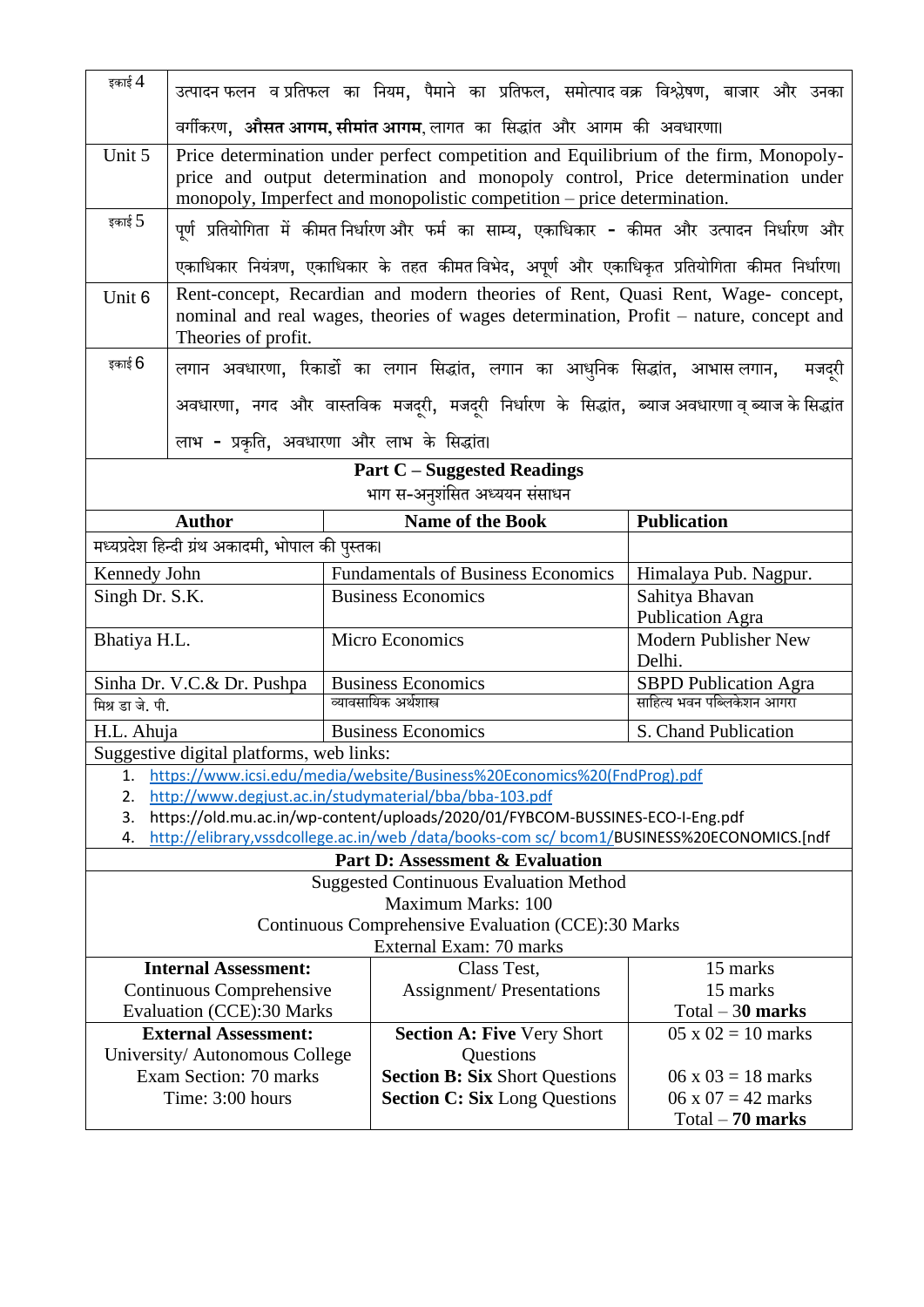| St. Aloysius' College (Autonomous), Jabalpur                     |                                                                                                                                                                                                                                                                                                                                                                                                                                                                                                           |                                                                                                                                                                                                                                                                                                                                                                                                                                                                                                                                                                                                                                                                                                                                                                                                                                                                                                                                                                                                                                                              |  |  |
|------------------------------------------------------------------|-----------------------------------------------------------------------------------------------------------------------------------------------------------------------------------------------------------------------------------------------------------------------------------------------------------------------------------------------------------------------------------------------------------------------------------------------------------------------------------------------------------|--------------------------------------------------------------------------------------------------------------------------------------------------------------------------------------------------------------------------------------------------------------------------------------------------------------------------------------------------------------------------------------------------------------------------------------------------------------------------------------------------------------------------------------------------------------------------------------------------------------------------------------------------------------------------------------------------------------------------------------------------------------------------------------------------------------------------------------------------------------------------------------------------------------------------------------------------------------------------------------------------------------------------------------------------------------|--|--|
|                                                                  | <b>Part A - Introduction</b>                                                                                                                                                                                                                                                                                                                                                                                                                                                                              |                                                                                                                                                                                                                                                                                                                                                                                                                                                                                                                                                                                                                                                                                                                                                                                                                                                                                                                                                                                                                                                              |  |  |
| <b>Session:</b>                                                  |                                                                                                                                                                                                                                                                                                                                                                                                                                                                                                           | 2021-22                                                                                                                                                                                                                                                                                                                                                                                                                                                                                                                                                                                                                                                                                                                                                                                                                                                                                                                                                                                                                                                      |  |  |
| Subject/ विषय:                                                   |                                                                                                                                                                                                                                                                                                                                                                                                                                                                                                           | Commerce / कॉमर्स                                                                                                                                                                                                                                                                                                                                                                                                                                                                                                                                                                                                                                                                                                                                                                                                                                                                                                                                                                                                                                            |  |  |
| Programme/कार्यक्रम:                                             |                                                                                                                                                                                                                                                                                                                                                                                                                                                                                                           | Certificate / सर्टिफिकेट                                                                                                                                                                                                                                                                                                                                                                                                                                                                                                                                                                                                                                                                                                                                                                                                                                                                                                                                                                                                                                     |  |  |
| Class/कक्षा:                                                     |                                                                                                                                                                                                                                                                                                                                                                                                                                                                                                           | B. Com 1st year / बी. कॉम प्रथमवर्ष                                                                                                                                                                                                                                                                                                                                                                                                                                                                                                                                                                                                                                                                                                                                                                                                                                                                                                                                                                                                                          |  |  |
| Course Code/ पाठ्यक्रमकोड:                                       |                                                                                                                                                                                                                                                                                                                                                                                                                                                                                                           | C1-COMB1T                                                                                                                                                                                                                                                                                                                                                                                                                                                                                                                                                                                                                                                                                                                                                                                                                                                                                                                                                                                                                                                    |  |  |
| Course Type/ पाठ्यक्रमकाप्रकार:                                  |                                                                                                                                                                                                                                                                                                                                                                                                                                                                                                           | CORE 1 (PAPER 2)                                                                                                                                                                                                                                                                                                                                                                                                                                                                                                                                                                                                                                                                                                                                                                                                                                                                                                                                                                                                                                             |  |  |
| Course Title/पाठ्यक्रमकाशीर्षक:                                  |                                                                                                                                                                                                                                                                                                                                                                                                                                                                                                           | Business Mathematics /व्यवसायिक गणित                                                                                                                                                                                                                                                                                                                                                                                                                                                                                                                                                                                                                                                                                                                                                                                                                                                                                                                                                                                                                         |  |  |
| Pre - requisite/ पूर्वापेक्षा:                                   |                                                                                                                                                                                                                                                                                                                                                                                                                                                                                                           | Not required open for all/सभी के लिए उपलब्ध                                                                                                                                                                                                                                                                                                                                                                                                                                                                                                                                                                                                                                                                                                                                                                                                                                                                                                                                                                                                                  |  |  |
| <b>Course Learning Outcome/</b><br>पाठ्यक्रमअध्ययनकीपरिलब्धियां: |                                                                                                                                                                                                                                                                                                                                                                                                                                                                                                           | To apply basic terms of integration in solving practical<br>$\bullet$<br>problems field of as of business. To explain basic methods<br>of business calculus, types and methods of interest account<br>and their basic applications in practice.<br>To solve problems in the areas of business calculus, simple<br>and compound interest account, use of compound interest<br>account, loan and consumer credit.<br>To discuss effects of various types and methods of interest<br>$\bullet$<br>account.<br>Connect acquired knowledge and skills with practical<br>problems in economic practice.<br>व्यवसायिक गणित विषय के अध्ययन से<br>विद्यार्थियों में दिन प्रतिदिन के गणना कार्यों में एवं व्यवसाय गणना कार्य में दक्षता प्राप्त होगी<br>$\bullet$<br>गणितीय सोच तथा तर्क शक्ति विकसित होगी जिससे वे तार्किक परिणाम निकालकर त्वरित<br>निर्णय लेने में सक्षम होंगे<br>विभिन्न प्रतियोगी परीक्षाओं में पूछे जाने वाले गणित के प्रश्नों को हल करने में सक्षम होंगे<br>आगामी वर्षों में व्यवसायिक सांख्यिकी, लागत लेखांकन, वित्तीय प्रबंध, आयकर जैसे विषयों |  |  |
| Credit Value/ क्रेडिटमान:                                        |                                                                                                                                                                                                                                                                                                                                                                                                                                                                                                           | के संख्यात्मक प्रश्नों के अध्ययन व उन्हें हल करने में आसानी होगी<br>6 credits                                                                                                                                                                                                                                                                                                                                                                                                                                                                                                                                                                                                                                                                                                                                                                                                                                                                                                                                                                                |  |  |
| Total Marks/ कुलअंक:                                             |                                                                                                                                                                                                                                                                                                                                                                                                                                                                                                           | Max. Marks: $30$ (internal) + 70 (external)                                                                                                                                                                                                                                                                                                                                                                                                                                                                                                                                                                                                                                                                                                                                                                                                                                                                                                                                                                                                                  |  |  |
|                                                                  |                                                                                                                                                                                                                                                                                                                                                                                                                                                                                                           | <b>Part B – Course Content</b>                                                                                                                                                                                                                                                                                                                                                                                                                                                                                                                                                                                                                                                                                                                                                                                                                                                                                                                                                                                                                               |  |  |
| Unit 1                                                           | Brief history of Vedic mathematics in Indian knowledge tradition, methods and<br>practice of quick calculation of addition, multiplication, division, square and<br>square root of numbers through Vedic mathematics, method of quick<br>verification of answers from Digit Sum.<br>भारतीय ज्ञान परंपरा में वैदिक गणित का संक्षिप्त इतिहास, वैदिक गणित के माध्यम से,संख्याओं के जोड़,<br>गुणा,भाग,वर्ग और वर्गमूल की त्वरित गणना की विधियाँ एवं भाग अभ्यास, योगांक से उत्तर के त्वरित<br>सत्यापन की विधि। |                                                                                                                                                                                                                                                                                                                                                                                                                                                                                                                                                                                                                                                                                                                                                                                                                                                                                                                                                                                                                                                              |  |  |
| Unit 2                                                           | practice,                                                                                                                                                                                                                                                                                                                                                                                                                                                                                                 | Rules for sign in Algebra and practice, Rules for calculation (BODMAS) and<br>Simultaneous Equations – Meaning, Characteristic,<br>types,<br>calculations (with word problems)<br>बीज गणित में चिन्हों संबंधी नियम एवं अभ्यास, गणना संबंधी नियम एवं BODMAS, युगपत<br>समीकरण: अर्थ, विशेषताएं, प्रकार एवं गणनाए (इबारती प्रश्न सहित)                                                                                                                                                                                                                                                                                                                                                                                                                                                                                                                                                                                                                                                                                                                          |  |  |
| Unit 3                                                           |                                                                                                                                                                                                                                                                                                                                                                                                                                                                                                           | Theory of indices (preliminary knowledge only formulae, Logarithms and<br>Antilogarithms -principles and calculations,<br>घातांक के सिद्धांत (प्रारंभिक ज्ञान) लघुगणक एवं प्रतिलघुगणक सिद्धांत एवं गणनाए                                                                                                                                                                                                                                                                                                                                                                                                                                                                                                                                                                                                                                                                                                                                                                                                                                                     |  |  |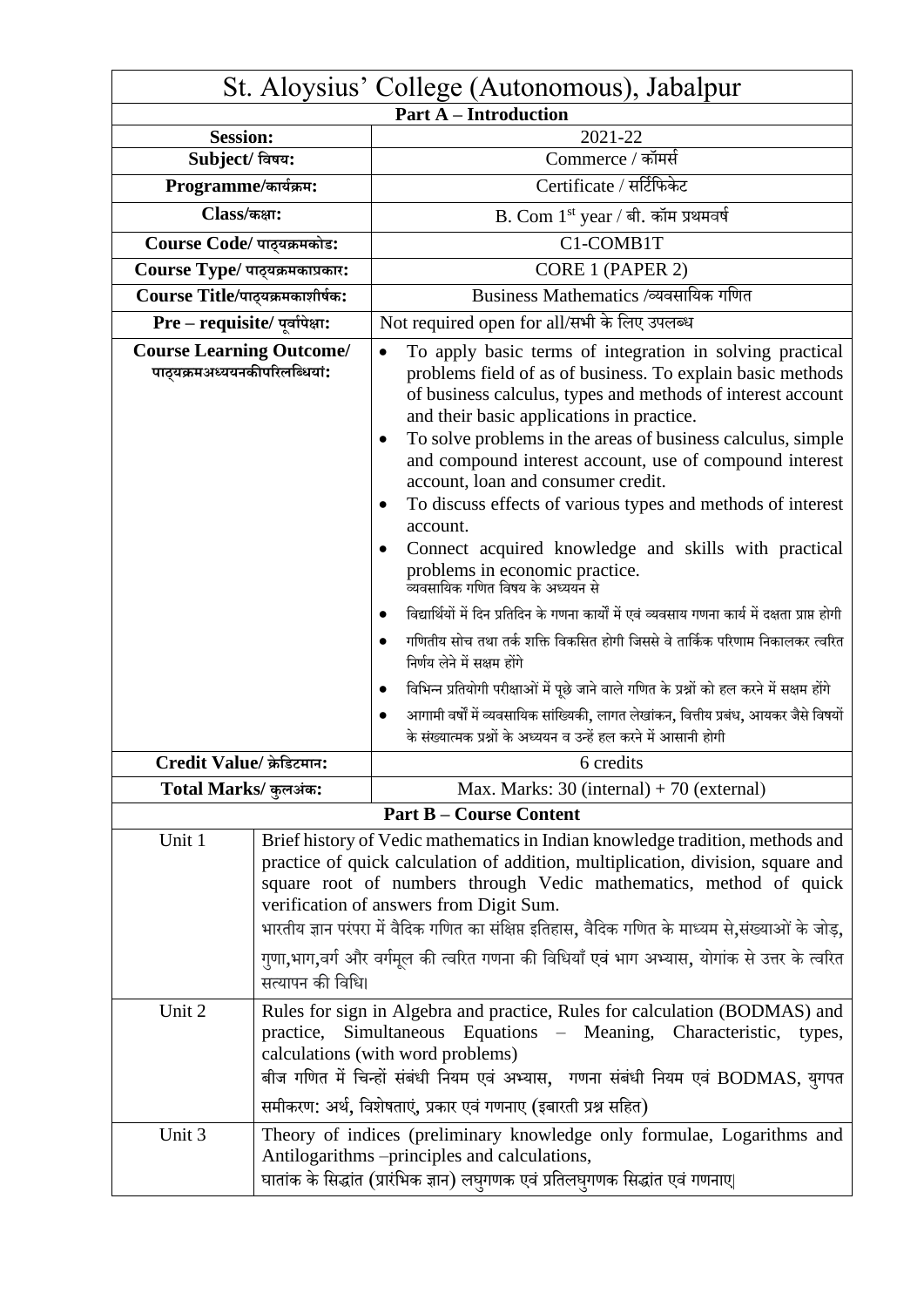| Unit 4                                     |                          |                               | Ratio, Proportion, Percentage, Discount<br>अनुपात, समानुपात, प्रतिशत , अपहार, (बट्टा) |           |                                   |  |
|--------------------------------------------|--------------------------|-------------------------------|---------------------------------------------------------------------------------------|-----------|-----------------------------------|--|
| Unit 5                                     |                          |                               | Commission, Brokerage, Average, profit and loss                                       |           |                                   |  |
| कमीशन, दलाली ,औसत,लाभ एवं हानि             |                          |                               |                                                                                       |           |                                   |  |
|                                            | Unit 6                   |                               | Simple interest, Compound interest                                                    |           |                                   |  |
|                                            |                          | साधारण ब्याज,चक्रवृद्धि व्याज |                                                                                       |           |                                   |  |
|                                            |                          |                               | <b>Part C</b> – Suggested Readings                                                    |           |                                   |  |
| S.No.                                      |                          | Author                        | Name of the Book                                                                      |           | Publication                       |  |
| 1.                                         |                          | Shukla Dr. S.M.               | <b>Business Mathematics</b>                                                           |           | Sahitya Bhawan Publications       |  |
| 2.                                         |                          | Magar Dr. Abhilasha           | <b>Business Mathematics</b>                                                           |           | Himalaya publication, Mumbai      |  |
| 3.                                         |                          | Sancheti& Kapoor              | <b>Business Mathematics</b>                                                           |           | Sultan Chand and sons, New Delhi  |  |
| $\overline{4}$ .                           | Sharma J.K.              |                               | <b>Business Mathematics</b>                                                           | New Delhi | IK International Pvt. Ltd.,       |  |
| 5.                                         | Kumar Mrityunjay         |                               | <b>Business Mathematics</b>                                                           |           | S. Chand Publishing,<br>New Delhi |  |
| 6.                                         | <b>Agrawal Dr Mahesh</b> |                               | <b>Business Mathematics</b>                                                           |           | Ramprasad and sons, Bhopal        |  |
| 7.                                         | Gourav Tekriwal          |                               | <b>Maths Sutra</b>                                                                    |           | Penguin Books, Gudgao             |  |
| 8.                                         | गुप्ता डआलोक             |                               | व्यावसायिक गणित                                                                       |           | एसबीपीडी पब्लिकेशन, आगरा          |  |
| 9.                                         | मंगल डॉ रमेश             |                               | व्यावसायिक गणित                                                                       |           | यनिवर्सल पब्लिकेशन इंदौर          |  |
| 10.                                        | अग्रवाल डॉ महेश          |                               | व्यावसायिक गणित                                                                       |           | रामप्रसाद एंड संस, भोपाल          |  |
| <b>Part D: Assessment &amp; Evaluation</b> |                          |                               |                                                                                       |           |                                   |  |
|                                            |                          |                               | <b>Suggested Continuous Evaluation Method</b>                                         |           |                                   |  |
| Maximum Marks: 100                         |                          |                               |                                                                                       |           |                                   |  |
|                                            |                          |                               | Continuous Comprehensive Evaluation (CCE):30 Marks                                    |           |                                   |  |
| External Exam: 70 marks                    |                          |                               |                                                                                       |           |                                   |  |
| <b>Internal Assessment:</b>                |                          |                               | Class Test,                                                                           |           | 15 marks                          |  |
| Continuous Comprehensive                   |                          |                               | <b>Assignment/Presentations</b>                                                       |           | 15 marks                          |  |
| Evaluation (CCE): 30 Marks                 |                          |                               |                                                                                       |           | $Total - 30$ marks                |  |
| <b>External Assessment:</b>                |                          |                               | <b>Section A: Five Very Short</b>                                                     |           | $05 \times 02 = 10 \text{ marks}$ |  |
| University/Autonomous                      |                          |                               | Questions                                                                             |           |                                   |  |
| College Exam Section: 70                   |                          |                               | <b>Section B: Six Short Questions</b>                                                 |           | $06 \times 03 = 18$ marks         |  |
| marks                                      |                          |                               | <b>Section C: Six Long Questions</b>                                                  |           | $06 \times 07 = 42$ marks         |  |
| Time: 3:00 hours                           |                          |                               |                                                                                       |           | $Total - 70 marks$                |  |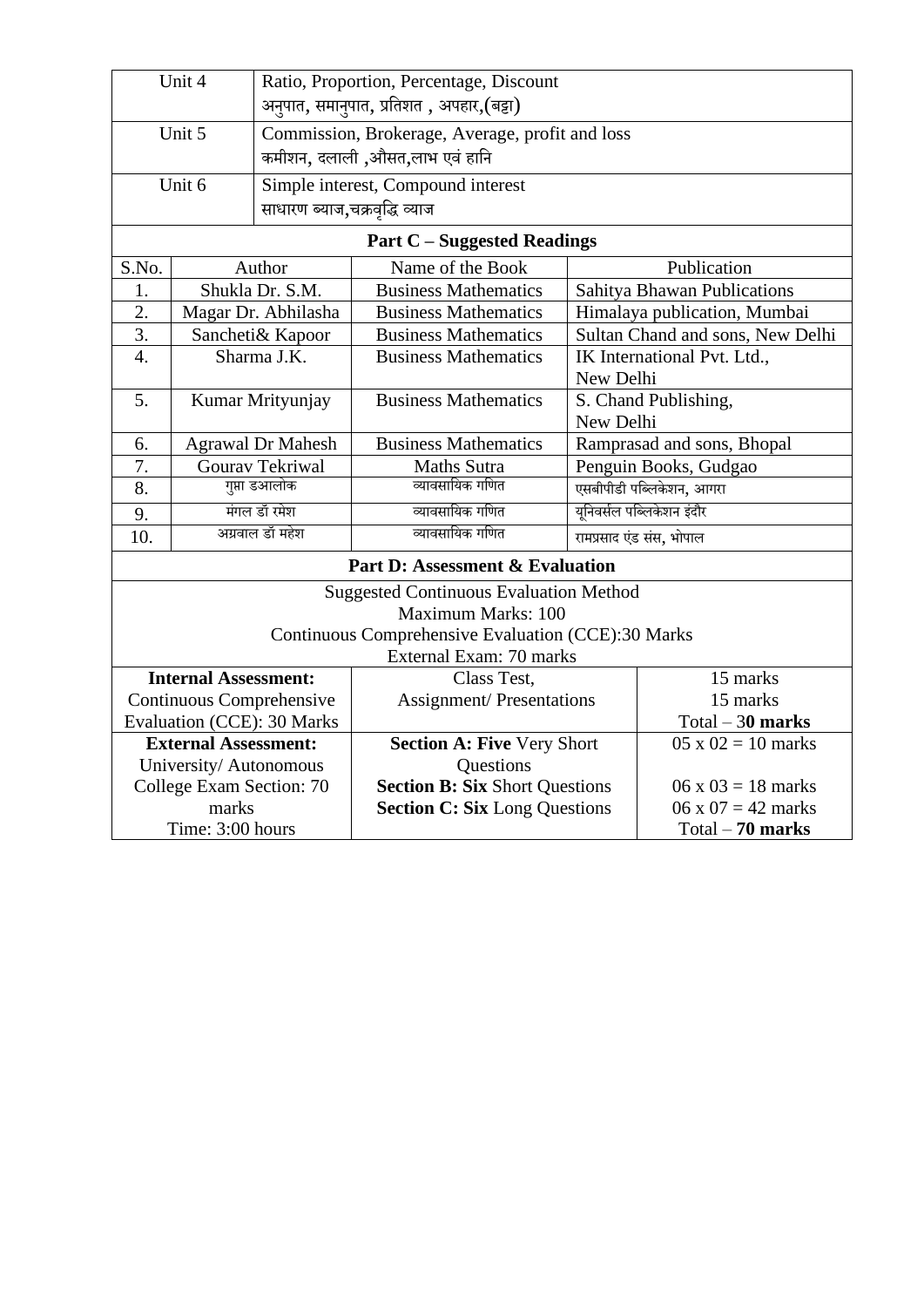| St. Aloysius' College (Autonomous), Jabalpur                        |                                                                                                                                                                                                                                                                                                                                                                                                     |                                                                                                                                                                                                                                                                                                                                                                                                                                                                                                                                                                                                                                                                                                                                                           |  |
|---------------------------------------------------------------------|-----------------------------------------------------------------------------------------------------------------------------------------------------------------------------------------------------------------------------------------------------------------------------------------------------------------------------------------------------------------------------------------------------|-----------------------------------------------------------------------------------------------------------------------------------------------------------------------------------------------------------------------------------------------------------------------------------------------------------------------------------------------------------------------------------------------------------------------------------------------------------------------------------------------------------------------------------------------------------------------------------------------------------------------------------------------------------------------------------------------------------------------------------------------------------|--|
|                                                                     |                                                                                                                                                                                                                                                                                                                                                                                                     | <b>Part A – Introduction</b>                                                                                                                                                                                                                                                                                                                                                                                                                                                                                                                                                                                                                                                                                                                              |  |
|                                                                     | <b>Session:</b>                                                                                                                                                                                                                                                                                                                                                                                     | 2021-22                                                                                                                                                                                                                                                                                                                                                                                                                                                                                                                                                                                                                                                                                                                                                   |  |
|                                                                     | Subject/ विषय:                                                                                                                                                                                                                                                                                                                                                                                      | Commerce / कॉमर्स                                                                                                                                                                                                                                                                                                                                                                                                                                                                                                                                                                                                                                                                                                                                         |  |
|                                                                     | Programme/ कार्यक्रम:                                                                                                                                                                                                                                                                                                                                                                               | Certificate / सर्टिफिकेट                                                                                                                                                                                                                                                                                                                                                                                                                                                                                                                                                                                                                                                                                                                                  |  |
|                                                                     | Class/ कक्षा:                                                                                                                                                                                                                                                                                                                                                                                       | B. Com 1 <sup>st</sup> year / बी. कॉम                                                                                                                                                                                                                                                                                                                                                                                                                                                                                                                                                                                                                                                                                                                     |  |
|                                                                     | Course Code/ पाठ्यक्रम कोड:                                                                                                                                                                                                                                                                                                                                                                         |                                                                                                                                                                                                                                                                                                                                                                                                                                                                                                                                                                                                                                                                                                                                                           |  |
|                                                                     | Course Type/ पाठ्यक्रम का प्रकार:                                                                                                                                                                                                                                                                                                                                                                   | ELECTIVE/ इलेक्टिव (सामान्य ऐच्छिक)                                                                                                                                                                                                                                                                                                                                                                                                                                                                                                                                                                                                                                                                                                                       |  |
|                                                                     | Course Title/पाठ्यक्रम का शीर्षक:                                                                                                                                                                                                                                                                                                                                                                   | Banking Institution in India/ भारत में बैंकिंग संस्थायें                                                                                                                                                                                                                                                                                                                                                                                                                                                                                                                                                                                                                                                                                                  |  |
|                                                                     | Pre - requisite/ पूर्वापेक्षा:                                                                                                                                                                                                                                                                                                                                                                      |                                                                                                                                                                                                                                                                                                                                                                                                                                                                                                                                                                                                                                                                                                                                                           |  |
| <b>Course Learning Outcome/</b><br>पाठ्यक्रम अध्ययन की परिलब्धियां: |                                                                                                                                                                                                                                                                                                                                                                                                     | CLO1. Students will gain a strong understanding about the Banking<br>Structure in India.<br>CLO2. Students will get acquainted with regulatory structure of<br>Banking sector in India.<br>CLO3. Students will understand about various banking. Institutions<br>including rural banking institution along with their basic functions<br>and their role in economic development.<br>CLO4. Students will gain a deeper insight about emerging trends in<br>banking in India.<br>CLO1 छात्रों को भारत में बैंकिंग संरचना के बारे में समझ हासिल होगी।<br>CLO2. छात्र भारत में बैंकिंग क्षेत्र के नियामक ढांचे से परिचित होंगे।<br>CLO3. छात्र ग्रामीण बैंकिंग संस्थान सहित विभिन्न बैंकिंग संस्थाएं के बुनियादी कार्यों<br>और आर्थिक विकास बारे में समझेंगे। |  |
|                                                                     |                                                                                                                                                                                                                                                                                                                                                                                                     | CLO4.छात्रों को भारत में बैंकिंग में उभरते रुझानों के बारे में गहरी जानकारी मिलेगी।                                                                                                                                                                                                                                                                                                                                                                                                                                                                                                                                                                                                                                                                       |  |
|                                                                     | Credit Value/ क्रेडिट मान:                                                                                                                                                                                                                                                                                                                                                                          | 6 credits                                                                                                                                                                                                                                                                                                                                                                                                                                                                                                                                                                                                                                                                                                                                                 |  |
|                                                                     | Total Marks/ कुल अंक:                                                                                                                                                                                                                                                                                                                                                                               | Max. Marks: $30$ (internal) + 70 (external)                                                                                                                                                                                                                                                                                                                                                                                                                                                                                                                                                                                                                                                                                                               |  |
|                                                                     |                                                                                                                                                                                                                                                                                                                                                                                                     | <b>Part B – Course Content</b>                                                                                                                                                                                                                                                                                                                                                                                                                                                                                                                                                                                                                                                                                                                            |  |
|                                                                     |                                                                                                                                                                                                                                                                                                                                                                                                     |                                                                                                                                                                                                                                                                                                                                                                                                                                                                                                                                                                                                                                                                                                                                                           |  |
| Unit 1                                                              | Introduction: Structure of the Indian banking system, Origin and evolution of banks,<br>Concept, Definitions and importance of Bank, Primary and Secondary functions of Bank,<br>Role of Banks in Economic Development, Prospects and Challenges of Indian Banking<br>System.<br>Keywords - Indian Banking System, Structure of Indian Banking System, Challenges to<br>Indian banking              |                                                                                                                                                                                                                                                                                                                                                                                                                                                                                                                                                                                                                                                                                                                                                           |  |
| इकाई 1                                                              | परिचय:भारतीय बैंकिंग प्रणाली की संरचना, बैंकों की उत्पत्ति और विकास, अवधारणा, परिभाषाएं और बैंक                                                                                                                                                                                                                                                                                                     |                                                                                                                                                                                                                                                                                                                                                                                                                                                                                                                                                                                                                                                                                                                                                           |  |
|                                                                     | का महत्व, बैंक के प्राथमिक और माध्यमिक कार्य, आर्थिक विकास में बैंकों की भूमिका, भारतीय बैंकिंग<br>प्रणाली की संभावनाएं और चुनौतियां।<br>कीवर्ड - भारतीय बैंकिंग प्रणाली, भारतीय बैंकिंग प्रणाली की संरचना, भारतीय बैंकिंग के लिए चुनौतियां                                                                                                                                                         |                                                                                                                                                                                                                                                                                                                                                                                                                                                                                                                                                                                                                                                                                                                                                           |  |
| Unit 2                                                              | Regulatory Institutions: Objectives of Central Bank and its role in economy, Reserve<br>Bank of India (RBI)- Organization, Objectives, Role, Functions, Credit creation and<br>Control, Banking Sector Reforms, Banking Regulation Act 1949, New Licensing Policy<br>$(RBI)$ .<br>Keywords - Central Bank, RBI, Banking Sector Reforms, Banking Regulation Act 1949,<br>New Licensing Policy (RBI). |                                                                                                                                                                                                                                                                                                                                                                                                                                                                                                                                                                                                                                                                                                                                                           |  |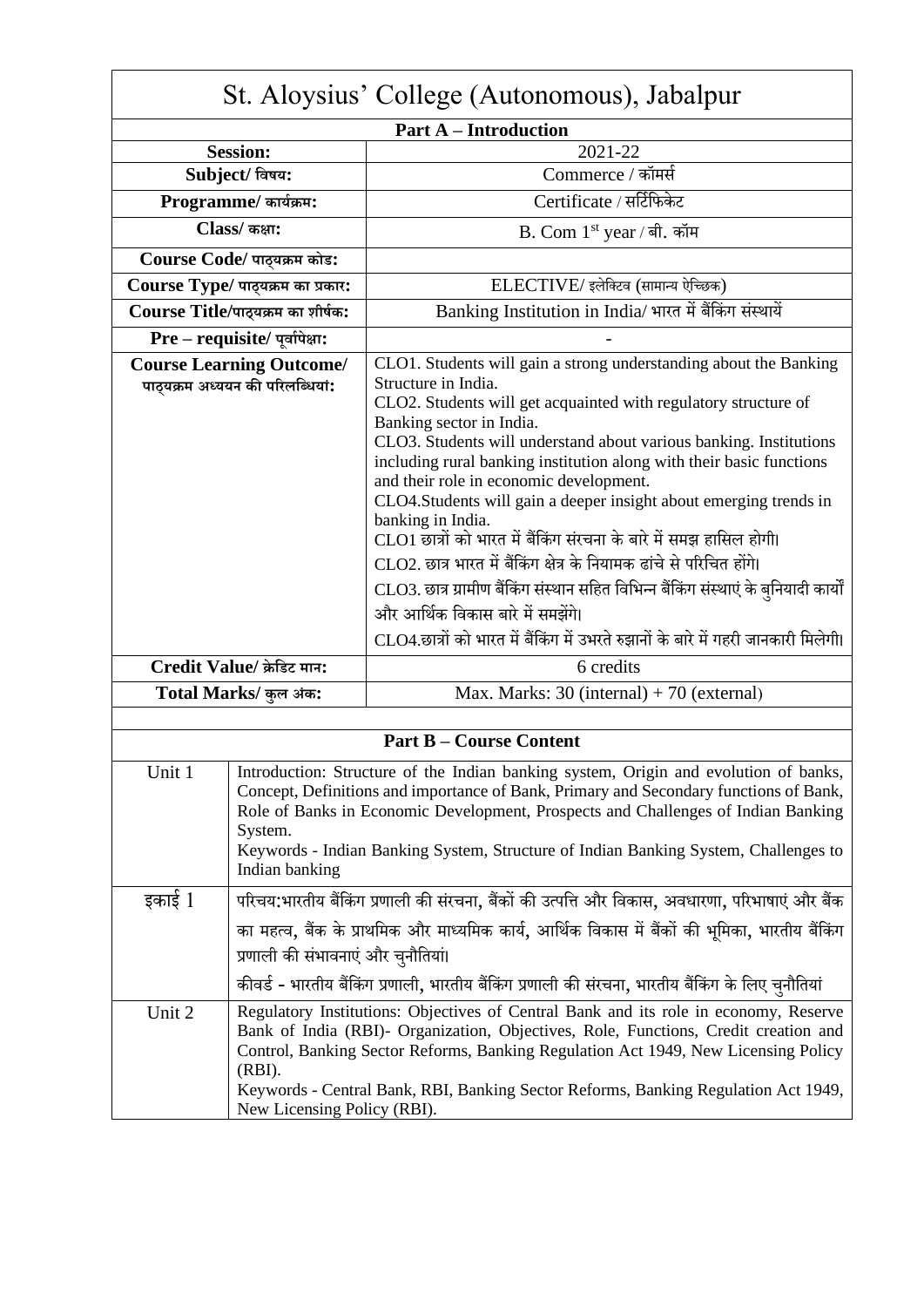| इकाई 2                                                                                                                                                                                                                                                                                                                                                                                                            |                                                                                                                             | नियामक संस्थान: केंद्रीय बैंक के उद्देश्य और अर्थव्यवस्था में इसकी भूमिका, भारतीय रिजर्व बैंक (RBI) -                                                                                                                                                                                                                                                                                                                                                                                       |                                                                                                                                                           |                                           |  |  |
|-------------------------------------------------------------------------------------------------------------------------------------------------------------------------------------------------------------------------------------------------------------------------------------------------------------------------------------------------------------------------------------------------------------------|-----------------------------------------------------------------------------------------------------------------------------|---------------------------------------------------------------------------------------------------------------------------------------------------------------------------------------------------------------------------------------------------------------------------------------------------------------------------------------------------------------------------------------------------------------------------------------------------------------------------------------------|-----------------------------------------------------------------------------------------------------------------------------------------------------------|-------------------------------------------|--|--|
|                                                                                                                                                                                                                                                                                                                                                                                                                   |                                                                                                                             |                                                                                                                                                                                                                                                                                                                                                                                                                                                                                             | संगठन, उद्देश्य, भूमिका, कार्य, साख निर्माण और नियंत्रण, बैंकिंग क्षेत्र सुधार, बैंकिंग विनियमन अधिनियम                                                   |                                           |  |  |
|                                                                                                                                                                                                                                                                                                                                                                                                                   |                                                                                                                             | 1949, भारतीय रिजर्व बैंक नई लाइसेंसिंग नीति।                                                                                                                                                                                                                                                                                                                                                                                                                                                |                                                                                                                                                           |                                           |  |  |
|                                                                                                                                                                                                                                                                                                                                                                                                                   |                                                                                                                             | कीवर्ड - केंद्रीय बैंक, भारतीय रिजर्व बैंक, बैंकिंग क्षेत्र में सुधार, बैंकिंग विनियमन अधिनियम 1949, नई                                                                                                                                                                                                                                                                                                                                                                                     |                                                                                                                                                           |                                           |  |  |
|                                                                                                                                                                                                                                                                                                                                                                                                                   |                                                                                                                             | लाइसेंसिंग नीति (आरबीआई)।                                                                                                                                                                                                                                                                                                                                                                                                                                                                   |                                                                                                                                                           |                                           |  |  |
| Unit 3                                                                                                                                                                                                                                                                                                                                                                                                            |                                                                                                                             | Banking Institutions: Types of Banks-Objectives, Structure, Functions of Commercial<br>Banks, (Public, Private and foreign Banks), Development Banks, Payments Banks,<br>Small Finance Banks, Indigenous Banks. Role of Banking institutions in economic<br>development, Prospects and Challenges of Banking Institutions in India.<br>Keywords - Banking Institutions, Commercial Banks, Role of banking institutions,<br>prospects and challenges.                                        |                                                                                                                                                           |                                           |  |  |
| इकाई 3                                                                                                                                                                                                                                                                                                                                                                                                            |                                                                                                                             |                                                                                                                                                                                                                                                                                                                                                                                                                                                                                             | बैंकिंग संस्थान: बैंकों के प्रकार- उद्देश्य, संरचना, वाणिज्यिक बैंकों के कार्य, (सार्वजनिक, निजी और विदेशी                                                |                                           |  |  |
|                                                                                                                                                                                                                                                                                                                                                                                                                   |                                                                                                                             |                                                                                                                                                                                                                                                                                                                                                                                                                                                                                             | बैंक), विकास बैंक, भुगतान बैंक, लघु वित्त बैंक, स्वदेशी बैंक। आर्थिक विकास में बैंकिंग संस्थानों की                                                       |                                           |  |  |
|                                                                                                                                                                                                                                                                                                                                                                                                                   |                                                                                                                             |                                                                                                                                                                                                                                                                                                                                                                                                                                                                                             | भूमिका, भारत में बैंकिंग संस्थानों की संभावनाएं और चुनौतियां।                                                                                             |                                           |  |  |
|                                                                                                                                                                                                                                                                                                                                                                                                                   |                                                                                                                             |                                                                                                                                                                                                                                                                                                                                                                                                                                                                                             | कीवर्ड - बैंकिंग संस्थान, वाणिज्यिक बैंक, बैंकिंग संस्थानों की भूमिका, संभावनाएं और चुनौतियां।                                                            |                                           |  |  |
| Unit 4                                                                                                                                                                                                                                                                                                                                                                                                            |                                                                                                                             | Rural Banking institutions: Features, Objectives, structure, Functions of Commercial<br>banks, Co-operative Banks, Primary Agriculture Credit Societies (PACS), Regional<br>Rural Banks, Micro credit Institutions and NABARD. Role of Banking institutions in<br>rural development, Prospects and Challenges of Rural Banking Institutions in India.<br>Keywords - Rural Banking Institutions, Cooperative Banks, Regional Rural Banks,<br>Micro credit, NABARD, prospects and challenges. |                                                                                                                                                           |                                           |  |  |
| इकाई 4                                                                                                                                                                                                                                                                                                                                                                                                            |                                                                                                                             | ग्रामीण बैंकिंग संस्थान: विशेषताएं, उद्देश्य, संरचना, वाणिज्यिक बैंकों के कार्य, सहकारी बैंक, प्राथमिक कृषि                                                                                                                                                                                                                                                                                                                                                                                 |                                                                                                                                                           |                                           |  |  |
| ऋण समितियां (पीएसीएस), क्षेत्रीय ग्रामीण बैंक, सूक्ष्म ऋण संस्थान और नाबार्ड। ग्रामीण विकास में बैंकिंग                                                                                                                                                                                                                                                                                                           |                                                                                                                             |                                                                                                                                                                                                                                                                                                                                                                                                                                                                                             |                                                                                                                                                           |                                           |  |  |
| संस्थानों की भूमिका, भारत में ग्रामीण बैंकिंग संस्थानों की संभावनाएं और चुनौतियां।                                                                                                                                                                                                                                                                                                                                |                                                                                                                             |                                                                                                                                                                                                                                                                                                                                                                                                                                                                                             |                                                                                                                                                           |                                           |  |  |
|                                                                                                                                                                                                                                                                                                                                                                                                                   | कीवर्ड - ग्रामीण बैंकिंग संस्थान, सहकारी बैंक, क्षेत्रीय ग्रामीण बैंक, माइक्रो क्रेडिट, नाबार्ड, संभावनाएं और<br>चुनौतियां। |                                                                                                                                                                                                                                                                                                                                                                                                                                                                                             |                                                                                                                                                           |                                           |  |  |
| Unit 5<br>Issues and Challenges to Banking Sector: Financial inclusion in India, Digital Banking,<br>Technology in Banking sector. Issues of Non-Performing Assets (NPA) of Banking<br>institutions, Operational efficiency & profitability, security issues. Recent Trends in<br>Banking system in India.<br>Keywords - Financial inclusion, Digital Banking, NPA in Banking Sector, Recent Trends<br>in Banking |                                                                                                                             |                                                                                                                                                                                                                                                                                                                                                                                                                                                                                             |                                                                                                                                                           |                                           |  |  |
| इकाई 5                                                                                                                                                                                                                                                                                                                                                                                                            |                                                                                                                             |                                                                                                                                                                                                                                                                                                                                                                                                                                                                                             | बैंकिंग क्षेत्र के मुद्दे और चुनौतियां: भारत में वित्तीय समावेशन, डिजिटल बैंकिंग, बैंकिंग क्षेत्र में प्रौद्योगिकी।                                       |                                           |  |  |
|                                                                                                                                                                                                                                                                                                                                                                                                                   |                                                                                                                             |                                                                                                                                                                                                                                                                                                                                                                                                                                                                                             | बैंकिंग संस्थानों की गैर-निष्पादित आस्तियों (एनपीए) के मुद्दे, परिचालन दक्षता और लाभप्रदता, सुरक्षा मुद्दे।<br>भारत में बैंकिंग प्रणाली में हालिया रुझान। |                                           |  |  |
|                                                                                                                                                                                                                                                                                                                                                                                                                   |                                                                                                                             |                                                                                                                                                                                                                                                                                                                                                                                                                                                                                             | कीवर्ड - वित्तीय समावेशन, डिजिटल बैंकिंग, बैंकिंग क्षेत्र में एनपीए, बैंकिंग में हालिया रुझान                                                             |                                           |  |  |
|                                                                                                                                                                                                                                                                                                                                                                                                                   |                                                                                                                             |                                                                                                                                                                                                                                                                                                                                                                                                                                                                                             | <b>Part C</b> – Suggested Readings                                                                                                                        |                                           |  |  |
| S.No.                                                                                                                                                                                                                                                                                                                                                                                                             | Author                                                                                                                      |                                                                                                                                                                                                                                                                                                                                                                                                                                                                                             | Name of the Book                                                                                                                                          | Publication                               |  |  |
| 1.                                                                                                                                                                                                                                                                                                                                                                                                                | Chakrabarti, Manas                                                                                                          |                                                                                                                                                                                                                                                                                                                                                                                                                                                                                             | Rural Banking in India                                                                                                                                    | New Century Publications,<br>2011         |  |  |
| 2.                                                                                                                                                                                                                                                                                                                                                                                                                |                                                                                                                             | Gopinath, M.N.                                                                                                                                                                                                                                                                                                                                                                                                                                                                              | <b>Banking Principles and</b><br>Operations.                                                                                                              | Snow White Publications (P)<br>Ltd., 2017 |  |  |
| 3.                                                                                                                                                                                                                                                                                                                                                                                                                |                                                                                                                             | Saha, Satish Kumar                                                                                                                                                                                                                                                                                                                                                                                                                                                                          | Indian Banking System,                                                                                                                                    | SBPD Publishing House,<br>2020-21         |  |  |
| 4.                                                                                                                                                                                                                                                                                                                                                                                                                | Chawla, O.P.                                                                                                                |                                                                                                                                                                                                                                                                                                                                                                                                                                                                                             | Evolution of Banking System in<br>India since 1900.                                                                                                       | <b>SAGE Publications India Pvt.</b>       |  |  |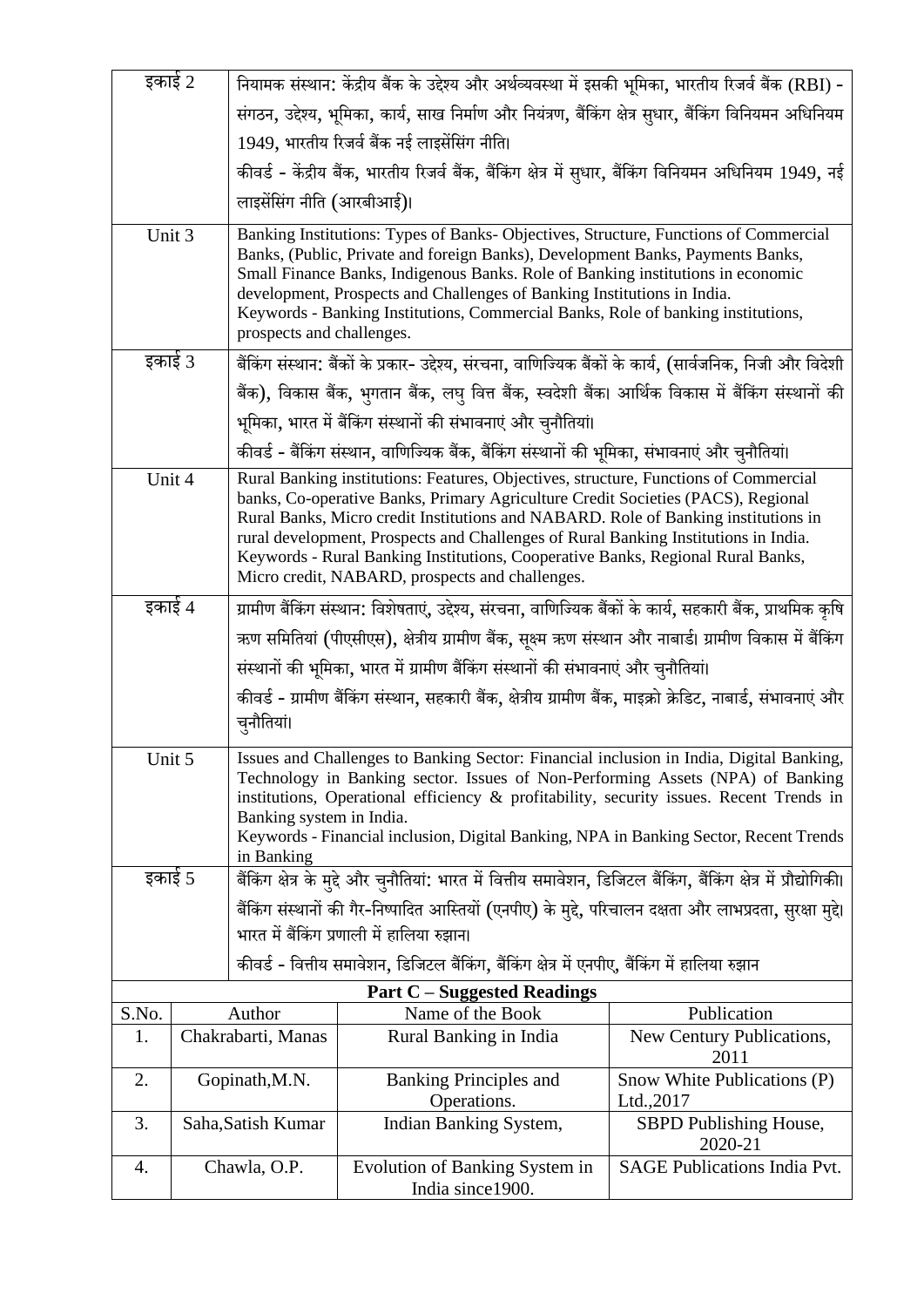| 5.                          | Singh, Sultan.                  | Banking Sector Reforms in India.                    | Kanishka Publishing House,  |  |  |  |
|-----------------------------|---------------------------------|-----------------------------------------------------|-----------------------------|--|--|--|
|                             |                                 |                                                     | 2008                        |  |  |  |
| 6.                          | India Institute of              | Banking - An Introduction.                          | Taxmann Publications, 2015. |  |  |  |
|                             | <b>Banking</b>                  |                                                     |                             |  |  |  |
|                             | Part D: Assessment & Evaluation |                                                     |                             |  |  |  |
|                             |                                 | <b>Suggested Continuous Evaluation Method</b>       |                             |  |  |  |
|                             |                                 | Maximum Marks: 100                                  |                             |  |  |  |
|                             |                                 | Continuous Comprehensive Evaluation (CCE): 30 Marks |                             |  |  |  |
|                             |                                 | External Exam: 70 marks                             |                             |  |  |  |
| <b>Internal Assessment:</b> |                                 | Class Test,                                         | 15 marks                    |  |  |  |
| Continuous Comprehensive    |                                 | <b>Assignment/Presentations</b>                     | 15 marks                    |  |  |  |
| Evaluation (CCE):30         |                                 |                                                     | $Total - 30$ marks          |  |  |  |
|                             | <b>Marks</b>                    |                                                     |                             |  |  |  |
|                             | <b>External Assessment:</b>     | <b>Section A: Five Very Short</b>                   | $05 \times 02 = 10$ marks   |  |  |  |
|                             | University/Autonomous           | Questions                                           |                             |  |  |  |
|                             | College Exam Section: 70        | <b>Section B: Five Short Questions</b>              | $05 \times 04 = 20$ marks   |  |  |  |
|                             | marks                           | <b>Section C: Five Long Questions</b>               | $05 \times 08 = 40$ marks   |  |  |  |
|                             | Time: 3:00 hours                |                                                     | Total $-70$ marks           |  |  |  |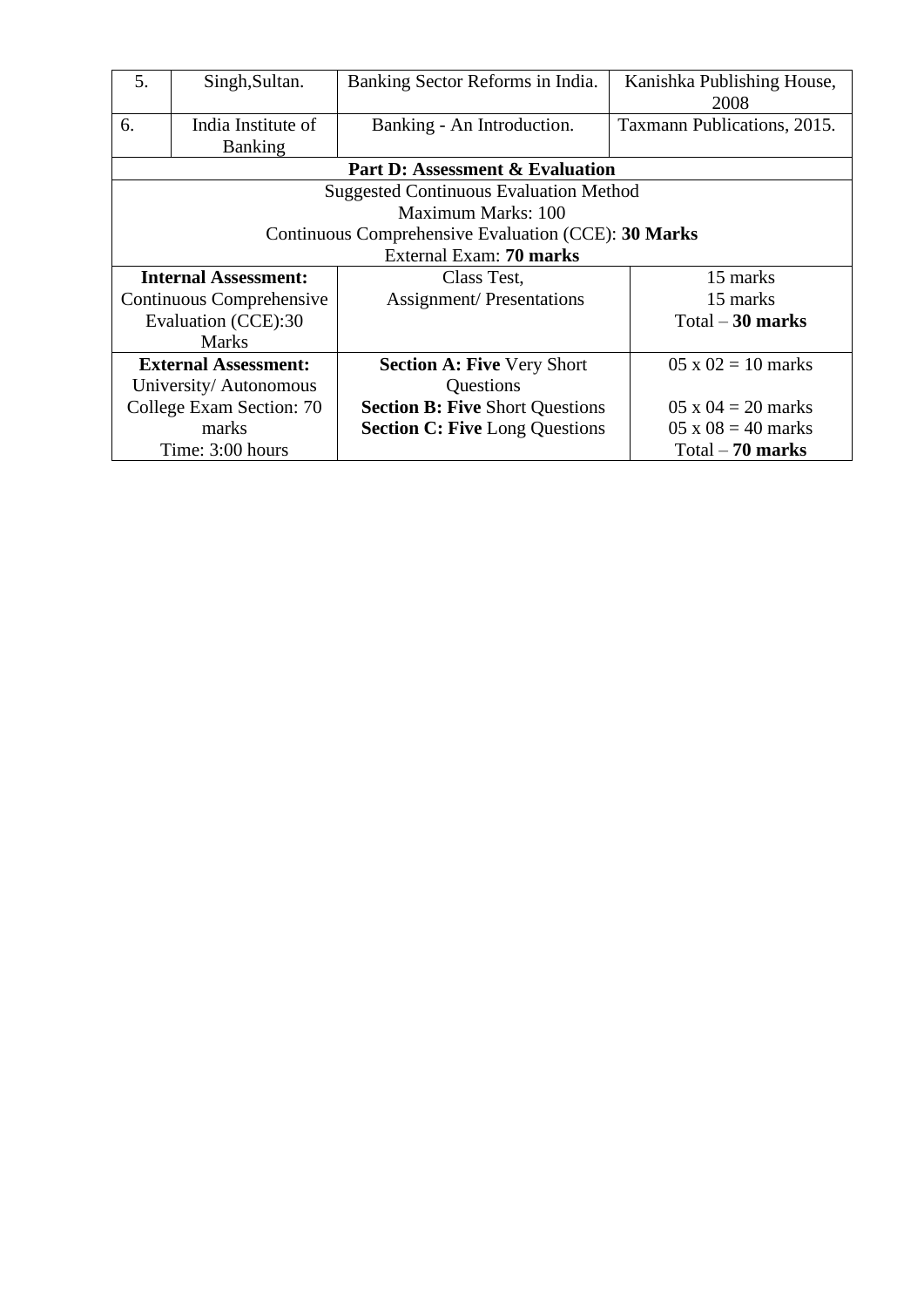| St. Aloysius' College (Autonomous), Jabalpur                        |                                                                                                                                                                                                                                                                                                         |                                                                                                                                                                                                                                                                                                                                                                                                                                                                                                  |  |
|---------------------------------------------------------------------|---------------------------------------------------------------------------------------------------------------------------------------------------------------------------------------------------------------------------------------------------------------------------------------------------------|--------------------------------------------------------------------------------------------------------------------------------------------------------------------------------------------------------------------------------------------------------------------------------------------------------------------------------------------------------------------------------------------------------------------------------------------------------------------------------------------------|--|
|                                                                     |                                                                                                                                                                                                                                                                                                         | <b>Part A – Introduction</b>                                                                                                                                                                                                                                                                                                                                                                                                                                                                     |  |
| <b>Session:</b>                                                     |                                                                                                                                                                                                                                                                                                         | 2021-22                                                                                                                                                                                                                                                                                                                                                                                                                                                                                          |  |
| Subject/ विषय:                                                      |                                                                                                                                                                                                                                                                                                         | Commerce / कॉमर्स                                                                                                                                                                                                                                                                                                                                                                                                                                                                                |  |
| Programme/ कार्यक्रम:                                               |                                                                                                                                                                                                                                                                                                         | Certificate / सर्टिफिकेट                                                                                                                                                                                                                                                                                                                                                                                                                                                                         |  |
| Class/ कक्षा:                                                       |                                                                                                                                                                                                                                                                                                         | B. Com 1st year/ बी. कॉम                                                                                                                                                                                                                                                                                                                                                                                                                                                                         |  |
| Course Code/ पाठ्यक्रम कोड:                                         |                                                                                                                                                                                                                                                                                                         |                                                                                                                                                                                                                                                                                                                                                                                                                                                                                                  |  |
| Course Type/ पाठ्यक्रम का प्रकार:                                   |                                                                                                                                                                                                                                                                                                         | ELECTIVE / वैकल्पिक                                                                                                                                                                                                                                                                                                                                                                                                                                                                              |  |
| Course Title/पाठ्यक्रम का शीर्षक:                                   |                                                                                                                                                                                                                                                                                                         | Advertisement Sales promotion and Management/ विज्ञापन विक्रय<br>संवर्धन और प्रबंध                                                                                                                                                                                                                                                                                                                                                                                                               |  |
| Pre - requisite/ पूर्वापेक्षा:                                      |                                                                                                                                                                                                                                                                                                         | OPEN FOR ALL/सभी के लिए उपलब्ध                                                                                                                                                                                                                                                                                                                                                                                                                                                                   |  |
| <b>Course Learning Outcome/</b><br>पाठ्यक्रम अध्ययन की परिलब्धियां: |                                                                                                                                                                                                                                                                                                         | Students will be able to understand:<br>The Meaning and Importance of Sales promotion. Types, tools<br>and Programme of Sales promotion, Sales promotion -result to<br>increase sales of organization<br>इस विषय के अध्ययन से विद्यार्थी निम्नांकित को समझने के योग्य होंगे: विक्रय संवर्धन क्या होता<br>है और इसके क्या लाभ है, इसके प्रकार और साधन कौन कौन से है तथा विक्रय प्रचार कार्यक्रम<br>कैसे विकसित किये जाते है. इनके परिणामो का मूल्याङ्कन कर संस्था का विक्रय कैसे बढाया<br>जाता है |  |
| Credit Value/ क्रेडिट मान:                                          |                                                                                                                                                                                                                                                                                                         | 6                                                                                                                                                                                                                                                                                                                                                                                                                                                                                                |  |
| Total Marks/ कुल अंक:                                               |                                                                                                                                                                                                                                                                                                         | Max. Marks: 30 (internal) + 70 (external) अधिकतम अंक: $30+70$                                                                                                                                                                                                                                                                                                                                                                                                                                    |  |
|                                                                     |                                                                                                                                                                                                                                                                                                         | <b>Part B – Course Content</b>                                                                                                                                                                                                                                                                                                                                                                                                                                                                   |  |
| Unit 1<br>इकाई 1                                                    | Historical Background of Sales Promotion in India. Nature and importance of sales<br>promotion - Definition, Functions and limitations, Objectives, Sales Promotion<br>Budget, Role in marketing.<br>भारत में बिक्री संवर्धन की ऐतिहासिक पृष्ठभूमि, विक्रय संवर्धन की प्रकृति और महत्व - परिभाषा, कार्य |                                                                                                                                                                                                                                                                                                                                                                                                                                                                                                  |  |
|                                                                     |                                                                                                                                                                                                                                                                                                         | एवं सीमाएं, उद्देश्य, विक्रय संवर्धन बजट, विपणन में भूमिका।                                                                                                                                                                                                                                                                                                                                                                                                                                      |  |
| Unit 2                                                              | Oriented.                                                                                                                                                                                                                                                                                               | Forms of sales promotion - Consumer Oriented, Trade Oriented, Sales Force                                                                                                                                                                                                                                                                                                                                                                                                                        |  |
| इकाई 2                                                              |                                                                                                                                                                                                                                                                                                         | विक्रय संवर्धन के रूप - उपभोक्ता उन्मुख, व्यापार उन्मुख, विक्रय विभाग उन्मुख।                                                                                                                                                                                                                                                                                                                                                                                                                    |  |
| Unit 3                                                              | Major tools of sales promotion - Samples, Display and Demonstration, Fashion<br>Shows, Sales contest, lotteries, gift offers, rebates, rewards                                                                                                                                                          |                                                                                                                                                                                                                                                                                                                                                                                                                                                                                                  |  |
| इकाई 3                                                              | विक्रय संवर्धन के प्रमुख साधन नमूने, प्रदर्शन एवं क्रियात्मक प्रदर्शन, फैशन शो, विक्रय प्रतियोगिता,<br>लॉटरी, उपहार, छूट, पुरस्कार।                                                                                                                                                                     |                                                                                                                                                                                                                                                                                                                                                                                                                                                                                                  |  |
| Unit 4                                                              | Sales promotion Requirement identification, Designing of sales promotion campaign,<br>Involvement of salesmen and dealers, Outsourcing sales promotion, National and<br>International promotion strategies, Coordination within the various promotion<br>techniques.                                    |                                                                                                                                                                                                                                                                                                                                                                                                                                                                                                  |  |
| इकाई 4                                                              | विक्रय संवर्धन आवश्यकता की पहचान, विक्रय संवर्धन अभियान की डिजाइनिंग, विक्रेता व डीलर की<br>भागीदारी, आउट सोर्सिंग विक्रय संवर्धन, राष्ट्रीय एवं अंतर्राष्ट्रीय प्रचार रणनीतियाँ, विभिन्न प्रचार तकनीकों<br>में समन्वय                                                                                  |                                                                                                                                                                                                                                                                                                                                                                                                                                                                                                  |  |
| Unit 5                                                              | Developing sales promotional programme, pre- testing implementing, evaluation of<br>results and making necessary modifications.                                                                                                                                                                         |                                                                                                                                                                                                                                                                                                                                                                                                                                                                                                  |  |
| इकाई 5                                                              | विक्रय प्रचार कार्यक्रम विकसित करना, परीक्षण के पूर्व कार्यान्वयन, परिणामों का मूल्यांकन और<br>आवश्यक संशोधन करना।                                                                                                                                                                                      |                                                                                                                                                                                                                                                                                                                                                                                                                                                                                                  |  |